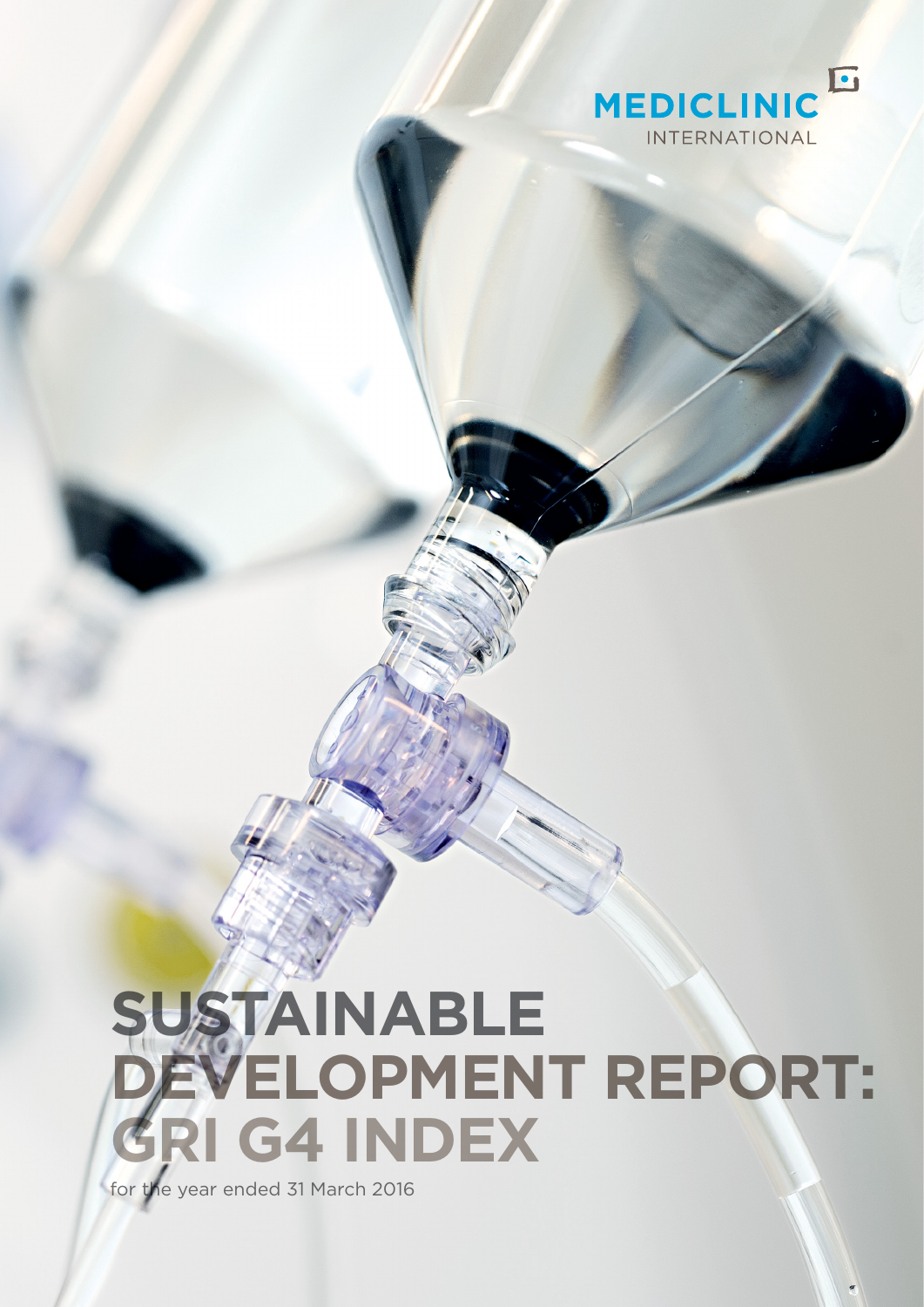## **GRI G4 DISCLOSURE INDEX**

The disclosure index below identifies the location of the general and specific standard disclosures required by the G4 Sustainability Reporting Guidelines developed by the Global Reporting Initiative ("GRI G4"), although all may not be entirely in accordance with the GRI guidelines. The Sustainable Development Report is aligned with the core "in accordance" option of the GRI G4 guidelines.

The references included in the index refer to sections of the Sustainable Development Report or the Company's integrated annual report in respect of the financial year ended 31 March 2016, also published on the Company's website at **www.mediclinic.com**.

This disclosure index further includes certain additional disclosures to the extent that such disclosures have not been addressed in either of the aforementioned reports.

Although many of the GRI G4 disclosures have been reported on by the Company, this disclosure index includes the Group's general standard disclosures and the material specific standard disclosures, based on the Company's materiality assessment referred to on page 18 of the **Sustainable Development Report**.

Reference to the assurance of the various aspects is not included in this index. Please refer to the section in the Sustainable Development Report explaining the Group's combined assurance model, as referred to in the index below next to G4-32 and G4-33.

| <b>GRI G4 DISCLOSURE</b><br><b>REFERENCE</b> | <b>DESCRIPTION</b>                                                                          | <b>SECTION OF REPORT</b>                                                                                                                                                                                                                                                                                                                                                        | <b>PAGE</b><br><b>REFERENCE</b>  |  |  |  |  |  |  |  |
|----------------------------------------------|---------------------------------------------------------------------------------------------|---------------------------------------------------------------------------------------------------------------------------------------------------------------------------------------------------------------------------------------------------------------------------------------------------------------------------------------------------------------------------------|----------------------------------|--|--|--|--|--|--|--|
| <b>GENERAL STANDARD DISCLOSURES</b>          |                                                                                             |                                                                                                                                                                                                                                                                                                                                                                                 |                                  |  |  |  |  |  |  |  |
| <b>STRATEGY AND ANALYSIS</b>                 |                                                                                             |                                                                                                                                                                                                                                                                                                                                                                                 |                                  |  |  |  |  |  |  |  |
| $G4-1$                                       | CEO statement on sustainability                                                             | Sustainable Development<br>Report:                                                                                                                                                                                                                                                                                                                                              |                                  |  |  |  |  |  |  |  |
|                                              |                                                                                             | $\bullet$ Letter from the<br>Chief Executive Officer                                                                                                                                                                                                                                                                                                                            | $\mathbf{1}$                     |  |  |  |  |  |  |  |
| $G4-2$                                       | Description of key impacts, risks<br>and opportunities                                      | Integrated Annual Report:<br>• Our Strategy, Progress<br>and Aims<br>• Chief Executive Officer's<br>Review<br>• Risk Management, Principal<br>Risks and Uncertainties<br>(including viability)<br>statement)<br>• Clinical Performance and<br>Sustainability Committee<br>Report<br>• Clinical Services Overview<br>Sustainable Development<br>Report:<br>• Our Material Issues | 18<br>8<br>24<br>104<br>30<br>18 |  |  |  |  |  |  |  |
| <b>ORGANISATIONAL PROFILE</b>                |                                                                                             |                                                                                                                                                                                                                                                                                                                                                                                 |                                  |  |  |  |  |  |  |  |
| $G4-3$                                       |                                                                                             |                                                                                                                                                                                                                                                                                                                                                                                 |                                  |  |  |  |  |  |  |  |
| $G4-4$                                       |                                                                                             | Integrated Annual Report:                                                                                                                                                                                                                                                                                                                                                       |                                  |  |  |  |  |  |  |  |
| $G4 - 5$                                     | Name; primary brands, products and services;                                                | $\bullet$ At a Glance<br>• Business Model                                                                                                                                                                                                                                                                                                                                       | 3<br>14                          |  |  |  |  |  |  |  |
| $G4-6$                                       | location of headquarters; countries where<br>organisation operates; nature of ownership and | • Market Overview                                                                                                                                                                                                                                                                                                                                                               | 16                               |  |  |  |  |  |  |  |
| $G4 - 7$                                     | legal form; markets served; scale of<br>the organisation                                    | Sustainable Development                                                                                                                                                                                                                                                                                                                                                         |                                  |  |  |  |  |  |  |  |
| $G4 - 8$                                     |                                                                                             | Report:                                                                                                                                                                                                                                                                                                                                                                         |                                  |  |  |  |  |  |  |  |
| $G4-9$                                       |                                                                                             | • Corporate Overview                                                                                                                                                                                                                                                                                                                                                            | 3                                |  |  |  |  |  |  |  |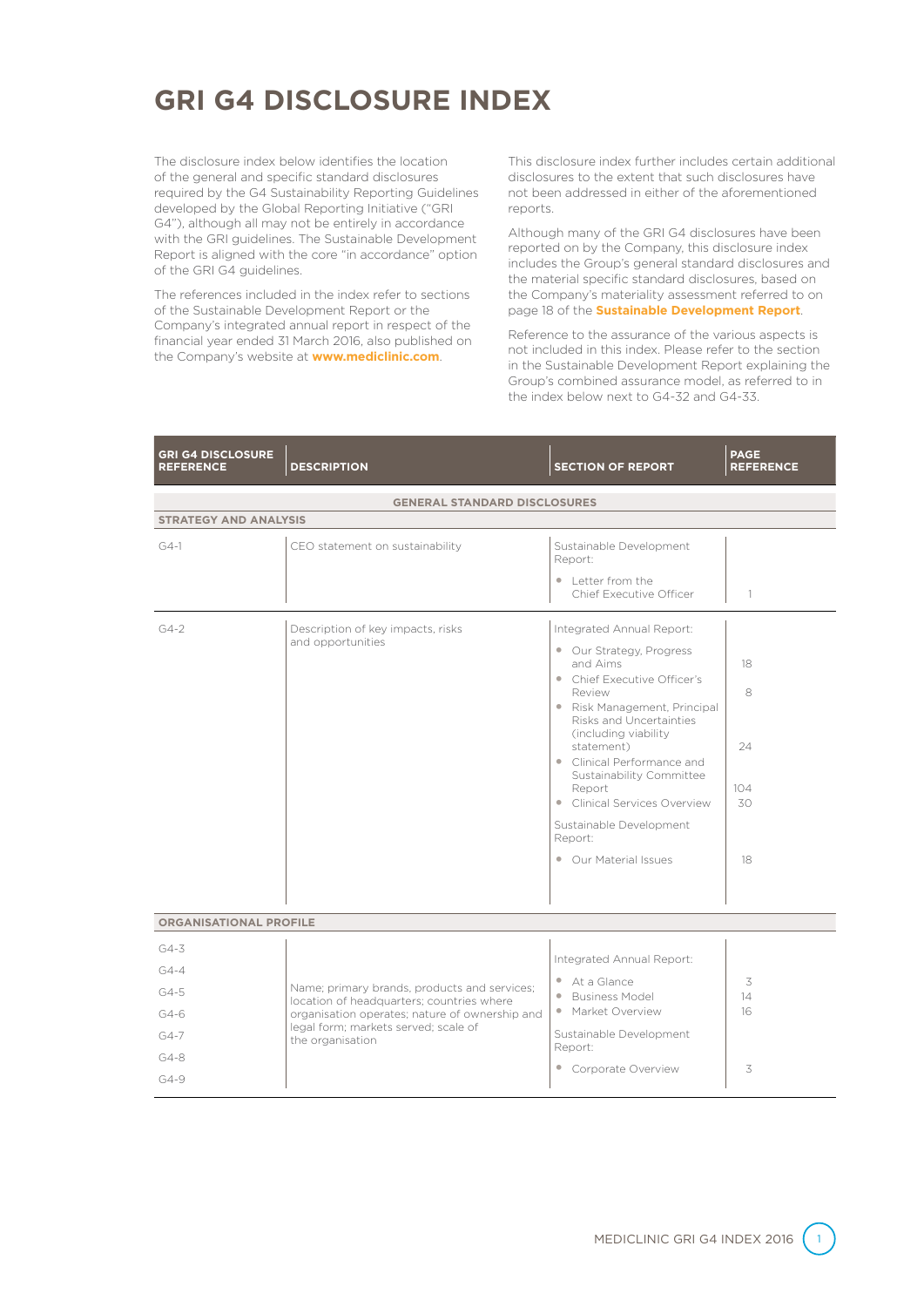| <b>GRI G4 DISCLOSURE</b><br><b>REFERENCE</b> | <b>DESCRIPTION</b>                                       | <b>SECTION OF REPORT</b>                       | <b>PAGE</b><br><b>REFERENCE</b> |
|----------------------------------------------|----------------------------------------------------------|------------------------------------------------|---------------------------------|
| $G4-10$                                      | Workforce composition; percentage of                     | Please refer to additional                     |                                 |
| $G4-11$                                      | workforce covered by collective<br>bargaining agreements | disclosures in Figure 1 and<br><b>Figure 2</b> |                                 |





*\* The 2012 and 2013 employee numbers of Mediclinic Southern Africa are not comparable to the employee numbers since 2014, which now also include the employees of ER24, a wholly-owned subsidiary (previously excluded).* 

*\*\* The 2016 employee numbers for the UAE include Mediclinic Middle East and Al Noor, and are therefore not comparable to previous years.*

| $G4-12$ | Description of organisation's supply chain                                                                                                                                                                                                                                                                                                                                                                                                                                                                                                                                                                                                                                                                                                                                                                                                                                                                                                                                                                                                                                                                                                                                                                                                                                                                                                                                                   | Please refer to additional<br>disclosure below. |  |  |  |
|---------|----------------------------------------------------------------------------------------------------------------------------------------------------------------------------------------------------------------------------------------------------------------------------------------------------------------------------------------------------------------------------------------------------------------------------------------------------------------------------------------------------------------------------------------------------------------------------------------------------------------------------------------------------------------------------------------------------------------------------------------------------------------------------------------------------------------------------------------------------------------------------------------------------------------------------------------------------------------------------------------------------------------------------------------------------------------------------------------------------------------------------------------------------------------------------------------------------------------------------------------------------------------------------------------------------------------------------------------------------------------------------------------------|-------------------------------------------------|--|--|--|
|         | In order to deliver Mediclinic's services, it is dependent on a large and diverse range of suppliers,<br>who form an integral part of the Group's ability to provide quality hospital care. Mediclinic believes<br>in building long-term relationships with suitable suppliers, establishing a relationship of mutual trust<br>and respect. Regular meetings are held with suppliers to ensure continuity of service. The Group<br>relies on its suppliers to deliver products and services of the highest quality in line with Mediclinic's<br>standards. Various other criteria play an important role in selecting suppliers, such as: compliance<br>with applicable international and local quality standards, price, compliance with appropriate<br>specifications suited for the Group's markets, stability of the organisation and the relevant equipment<br>brand, good-quality and cost-effective solutions, support network, technical advice and training<br>philosophy. In Southern Africa, the BBBEE status of a supplier is also a factor in the selection process.<br>An enterprise and supplier development strategy specific to procurement is being developed in<br>South Africa to enhance BBBEE reporting.                                                                                                                                                               |                                                 |  |  |  |
|         | The availability of products and services is imperative in enabling the Group to deliver quality care<br>to its patients, and therefore an important criterion in its supplier selection process. Although<br>not always the case, this often leads to local suppliers being preferred, which also adds to better<br>and faster service delivery and knowledge of local laws and regulations, particularly with regard<br>to pharmaceutical products. In Southern Africa 96% of procurement is done with local suppliers<br>or the local agents of international suppliers. Similarly, in Switzerland approximately 90% of the<br>procurement is from local suppliers or agents of international suppliers. Hirslanden's central logistics<br>platform (Zenlop), which is now in full operation, will help to increase the portion of direct imports on<br>a more cost-effective basis and the distribution to the hospitals based on their daily needs. In Dubai<br>all international suppliers and manufacturers are required by law to operate through local agents. As<br>such Mediclinic Middle East is legally required to procure from local suppliers or agents, except in<br>cases where a product is not available in the UAE, where permission to import from foreign vendors<br>is granted. Mediclinic Middle East procures approximately 97% of its supplies from local agents. |                                                 |  |  |  |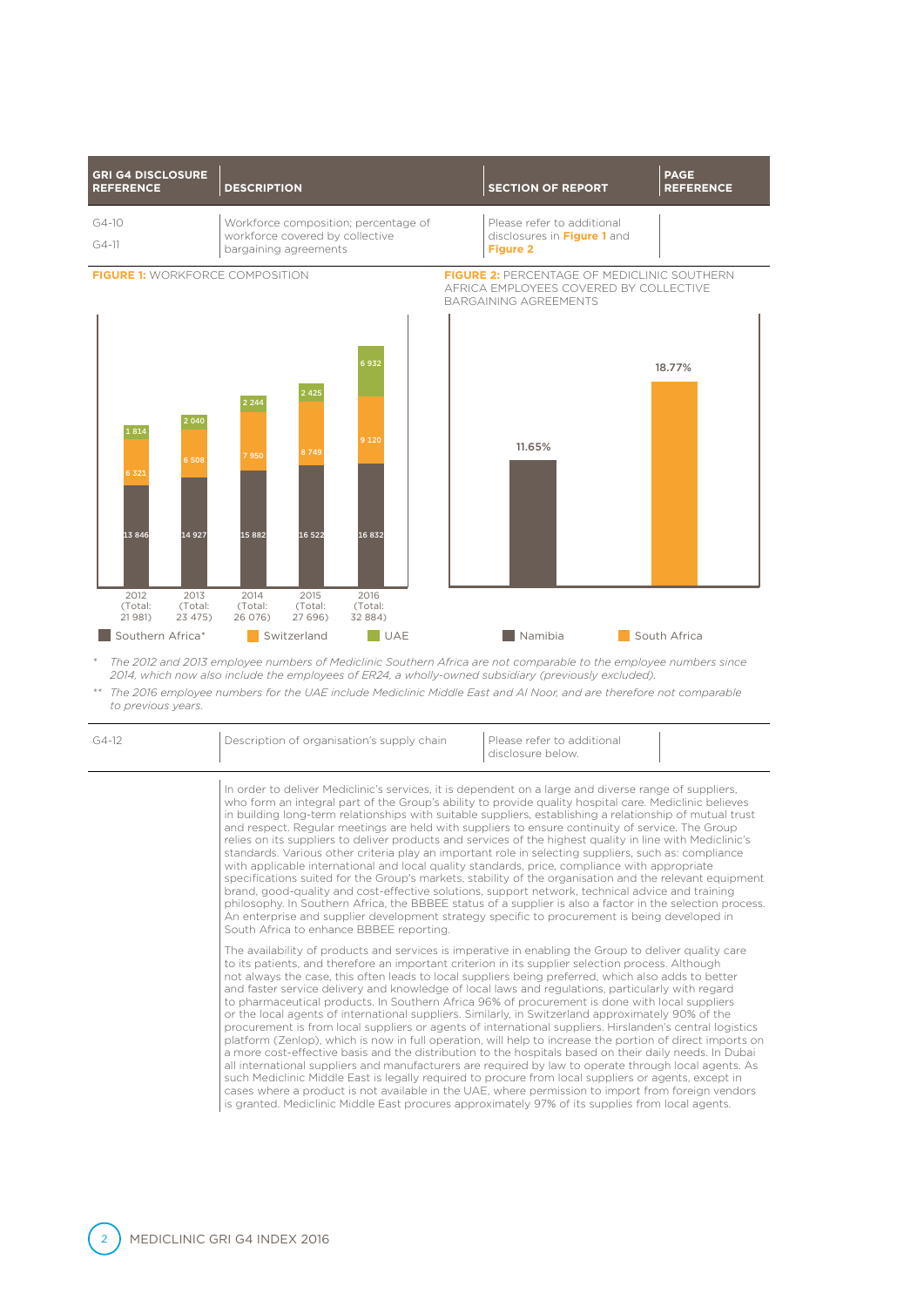| <b>GRI G4 DISCLOSURE</b><br><b>REFERENCE</b> | <b>DESCRIPTION</b>                                                                                                                                                                                                                                                                                                                                                                                                                                                                                                                                                                                                                                                                                                                                                                                                                                                                                                                                                                      | <b>SECTION OF REPORT</b> | <b>PAGE</b><br><b>REFERENCE</b> |
|----------------------------------------------|-----------------------------------------------------------------------------------------------------------------------------------------------------------------------------------------------------------------------------------------------------------------------------------------------------------------------------------------------------------------------------------------------------------------------------------------------------------------------------------------------------------------------------------------------------------------------------------------------------------------------------------------------------------------------------------------------------------------------------------------------------------------------------------------------------------------------------------------------------------------------------------------------------------------------------------------------------------------------------------------|--------------------------|---------------------------------|
| G4-12 (continued)                            | Because of the geographic spread of the Group's operations, the potential of possible cost savings,<br>less administration and improved efficiency, Mediclinic has initiated international procurement<br>initiatives with the aim of unlocking synergies and implementing standardisation for the greater<br>benefit of the Group. Since the appointment of the Group Procurement Executive in 2013, the<br>international procurement initiatives have gained momentum, which include:                                                                                                                                                                                                                                                                                                                                                                                                                                                                                                 |                          |                                 |
|                                              | • better prices through pooling of capital equipment purchases across the three platforms;<br>• volume bonus agreements with key capital equipment suppliers; and<br>• direct importing and distribution of more cost-effective surgical and consumable products.                                                                                                                                                                                                                                                                                                                                                                                                                                                                                                                                                                                                                                                                                                                       |                          |                                 |
|                                              | The Group is making good progress with its strategy to rationalise the number of suppliers to enable<br>growth with selected key partners and thereby strengthen negotiations.                                                                                                                                                                                                                                                                                                                                                                                                                                                                                                                                                                                                                                                                                                                                                                                                          |                          |                                 |
|                                              | International consolidated data comparisons and spend pattern analysis remain a key driver of<br>international procurement. Mediclinic is implementing an information management strategy to<br>support the key strategic objective of international procurement.                                                                                                                                                                                                                                                                                                                                                                                                                                                                                                                                                                                                                                                                                                                       |                          |                                 |
|                                              | Any form of perverse incentives is prohibited and the Group's ethics lines are available to all<br>suppliers. Centralised procurement decision at corporate office prevents staff and doctors at hospital<br>level from influencing procurement. Staff members involved in the purchasing of equipment or<br>consumables are also bound to strict ethical principles and corporate policies related to gifts and<br>invitations ensuring that an impeccable standard of integrity is maintained in the Group's supplier<br>relationships.                                                                                                                                                                                                                                                                                                                                                                                                                                               |                          |                                 |
|                                              | Annual Supplier of the Year award ceremonies are established in Southern Africa and the UAE,<br>recognising the important role of suppliers in the Group's business and honouring their service<br>excellence.                                                                                                                                                                                                                                                                                                                                                                                                                                                                                                                                                                                                                                                                                                                                                                          |                          |                                 |
|                                              | <b>Southern Africa</b><br>Formal and uniform procurement processes apply with regard to tenders, contracting and preferred<br>supplier agreements to promote a transparent procurement process and the application of sound<br>supplier selection criteria. Mediclinic Southern Africa completed the process of encapsulating the full<br>spectrum of procurement services, consisting of pharmaceutical, capital and support services into<br>one department from April 2015. A fully supportive function was established in this new procurement<br>department. The focus is to drive standardisation of the procurement systems, efficiency, service<br>delivery and cost savings. The electronic tender system that previously focused on pharmaceutical<br>products (excluding medicine) was expanded to other procurement projects within the greater<br>department. This system allows for more accurate tender scoring and promotes transparency in the<br>procurement process. |                          |                                 |
|                                              | Switzerland<br>A transparent procurement process from planning, tenders, contracting and order process is in place.<br>The full spectrum of procurement (pharmaceutical, capital and support services) is coordinated by<br>one department. The interaction and cooperation with preferred suppliers have been increased. This<br>resulted in better services and support. The standardisation process with the establishment of expert<br>boards is proving successful in terms of the reduction in the number<br>of parts and better procurement conditions.                                                                                                                                                                                                                                                                                                                                                                                                                          |                          |                                 |
|                                              | The ability to import, store and distribute products effectively is a crucial enabler for the procurement<br>initiatives. A central warehousing and logistics project has been completed in Hirslanden which is<br>providing access to additional supply chains and improving negotiations with suppliers.                                                                                                                                                                                                                                                                                                                                                                                                                                                                                                                                                                                                                                                                              |                          |                                 |
|                                              | <b>UAE</b><br>Mediclinic Middle East also facilitates interaction between suppliers and doctors by offering suppliers<br>the opportunity to co-host CME (continuous medical education) events. Mediclinic Middle East<br>maintains high levels of communication and professional working relationships by formalising its<br>supplier evaluations in a detailed and structured manner.                                                                                                                                                                                                                                                                                                                                                                                                                                                                                                                                                                                                  |                          |                                 |
|                                              | The Federal Ministry of Health regulates the profit margins on local registered medication by centrally<br>controlling the cost price and selling price of medication. Mediclinic Middle East's central medical<br>store serves as a central logistics platform for the operational units and supplies them with their<br>daily medical material and medication needs. The centralised store realises efficiencies and savings in<br>overall inventory, staffing and processes related to the supply chain in the UAE. The medical store has<br>commenced with and will further explore import opportunities and medical agencies for the Middle<br>East operations.                                                                                                                                                                                                                                                                                                                    |                          |                                 |
|                                              | The Mediclinic Middle East and Al Noor procurement operations are in the process of aligning to<br>ensure product standardisation as well as cost and process efficiencies in the supply chain.                                                                                                                                                                                                                                                                                                                                                                                                                                                                                                                                                                                                                                                                                                                                                                                         |                          |                                 |
|                                              | The procurement operations of the entire Middle East operations align with the Group's international<br>procurement initiatives to ensure that international projects get the best cost-saving outcomes<br>through local participation.                                                                                                                                                                                                                                                                                                                                                                                                                                                                                                                                                                                                                                                                                                                                                 |                          |                                 |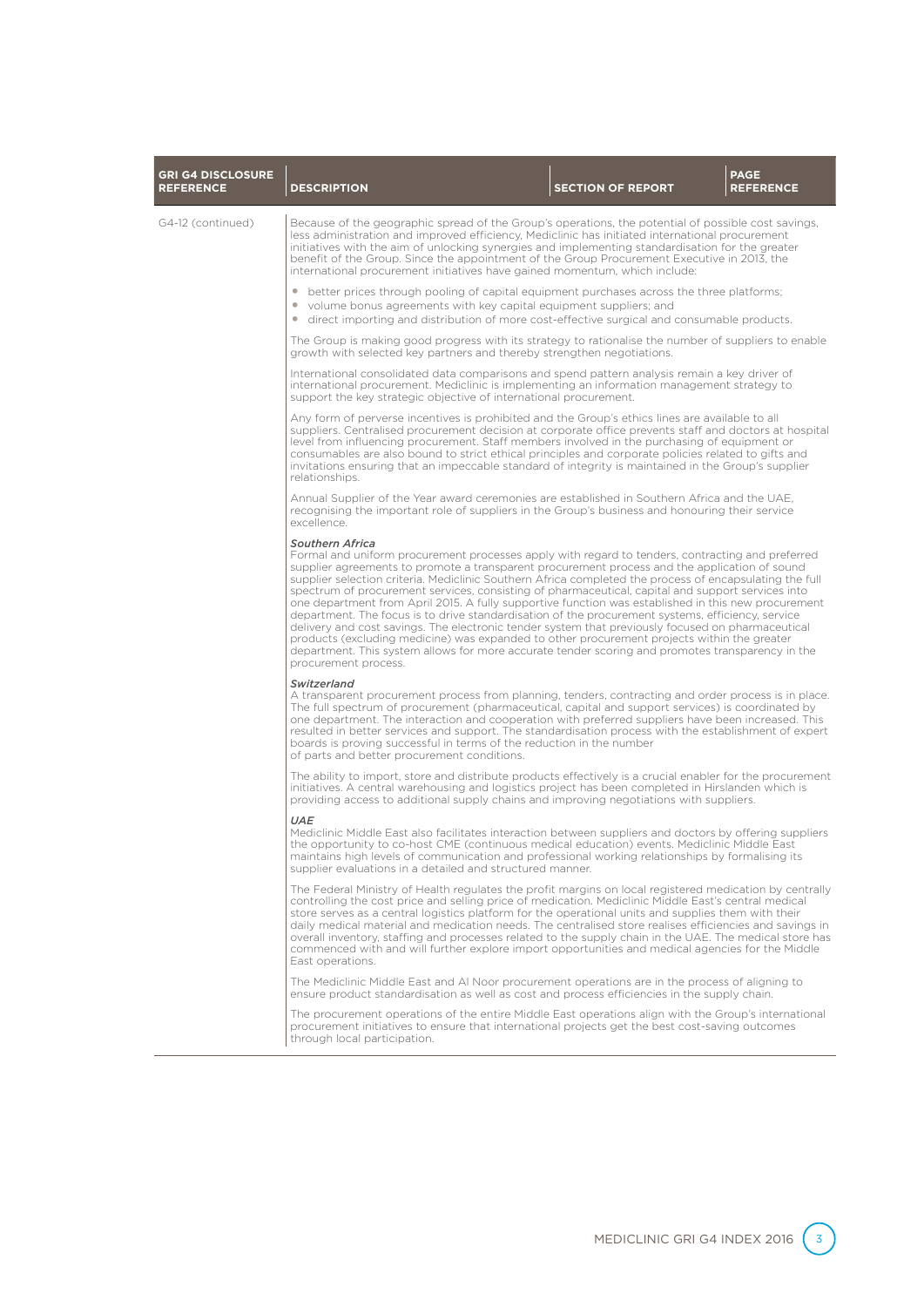| <b>GRI G4 DISCLOSURE</b><br><b>REFERENCE</b> | <b>DESCRIPTION</b>                                                                                                                                                                                                                                                                                  | <b>SECTION OF REPORT</b>                                                                                                                             | <b>PAGE</b><br><b>REFERENCE</b> |
|----------------------------------------------|-----------------------------------------------------------------------------------------------------------------------------------------------------------------------------------------------------------------------------------------------------------------------------------------------------|------------------------------------------------------------------------------------------------------------------------------------------------------|---------------------------------|
| $G4-13$                                      | Significant changes regarding size, structure,<br>ownership or supply chain                                                                                                                                                                                                                         | Integrated Annual Report:<br>Report Profile<br>• About the Al Noor<br>Combination<br>• Chief Executive Officer's<br>Review<br>• Chairman's Statement | $\overline{1}$<br>11<br>8<br>6  |
| Commitments to external initiatives          |                                                                                                                                                                                                                                                                                                     |                                                                                                                                                      |                                 |
| $G4-14$                                      | Description of how precautionary approach is<br>addressed by the organisation.                                                                                                                                                                                                                      | Integrated Annual Report:<br>Risk Management, Principal<br>Risks and Uncertainties<br>(including viability<br>statement)                             | 24                              |
| $G4-15$                                      | Externally developed economic, environmental<br>and social charters, principles or other<br>initiatives to which the organisation subscribes<br>or which it endorses                                                                                                                                | Sustainable Development<br>Report:<br>• Reporting guidelines<br>Assurance                                                                            | 2<br>50                         |
| $G4-16$                                      | Memberships of associations                                                                                                                                                                                                                                                                         | Sustainable Development<br>Report:<br>Stakeholder engagement:<br>$\bullet$<br>industry associations                                                  | 15                              |
|                                              | <b>IDENTIFIED MATERIAL ASPECTS AND BOUNDARIES</b>                                                                                                                                                                                                                                                   |                                                                                                                                                      |                                 |
| $G4-17$                                      | List of entities included in the organisations'<br>consolidated annual financial statements                                                                                                                                                                                                         | Integrated Annual Report:<br>• Report profile                                                                                                        | 1                               |
| $G4-18$                                      | Process for defining report content                                                                                                                                                                                                                                                                 | Integrated Annual Report:<br>• Report profile                                                                                                        | $\mathbb{1}$                    |
| $G4-19$                                      | List all material aspects identified in the<br>process for defining report content                                                                                                                                                                                                                  | All material aspects are listed<br>in this index under Material<br>Specific Standard Disclosures                                                     |                                 |
| G4-20<br>$G4 - 21$                           | Aspect boundary for each material aspect<br>within and outside the organisation                                                                                                                                                                                                                     | This is dealt with in the<br>reporting of each material<br>aspect                                                                                    |                                 |
| $G4-22$                                      | Effect of any restatements of information<br>provided in previous reports                                                                                                                                                                                                                           | Not applicable                                                                                                                                       |                                 |
| $G4 - 23$                                    | Significant changes from previous reporting<br>periods in the scope and aspect boundaries                                                                                                                                                                                                           | None                                                                                                                                                 |                                 |
| <b>STAKEHOLDER ENGAGEMENT</b>                |                                                                                                                                                                                                                                                                                                     |                                                                                                                                                      |                                 |
| $G4 - 24$<br>$G4 - 25$<br>$G4 - 26$<br>G4-27 | List of stakeholder groups engaged by<br>organisation; basis for identification and<br>selection of stakeholders with whom to<br>engage; approaches to stakeholder<br>engagement; key topics and concerns that have<br>been raised through stakeholder engagement<br>and how organisation responded | Sustainable Development<br>Report:<br>Stakeholder engagement                                                                                         | $\overline{9}$                  |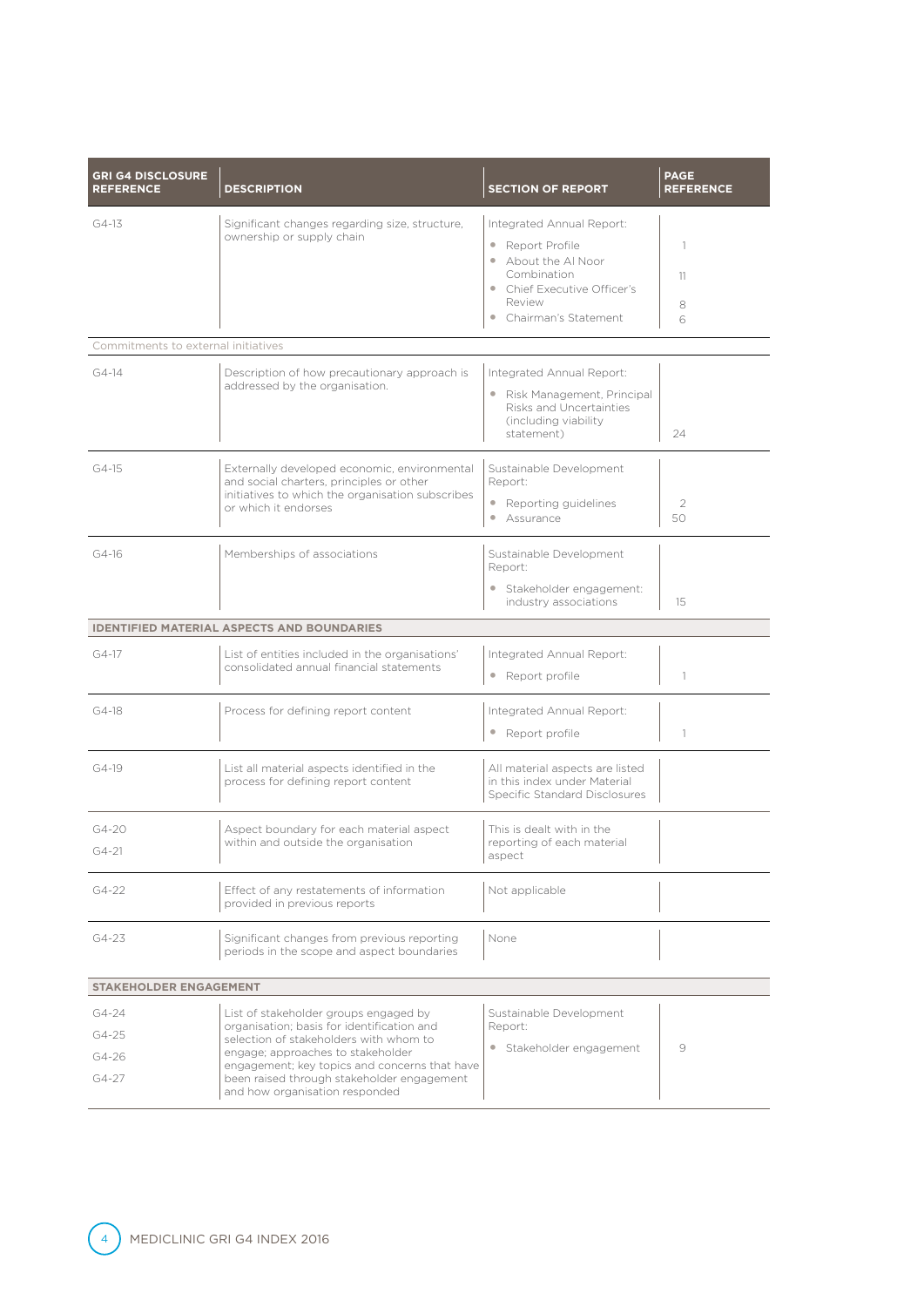| <b>GRI G4 DISCLOSURE</b><br><b>REFERENCE</b> | <b>DESCRIPTION</b>                                                                                                                              | <b>PAGE</b><br><b>REFERENCE</b>                                  |          |  |  |  |  |  |  |
|----------------------------------------------|-------------------------------------------------------------------------------------------------------------------------------------------------|------------------------------------------------------------------|----------|--|--|--|--|--|--|
| <b>REPORT PROFILE</b>                        |                                                                                                                                                 |                                                                  |          |  |  |  |  |  |  |
| G4-28                                        | Reporting period; date of previous report;                                                                                                      |                                                                  |          |  |  |  |  |  |  |
| $G4 - 29$                                    | reporting cycle; contact point                                                                                                                  | Integrated Annual Report:<br>• Report profile                    | 1        |  |  |  |  |  |  |
| G4-30                                        |                                                                                                                                                 | Sustainable Development                                          |          |  |  |  |  |  |  |
| $G4 - 31$                                    |                                                                                                                                                 | Report:                                                          |          |  |  |  |  |  |  |
|                                              |                                                                                                                                                 | • Governance of sustainable<br>development                       | 8        |  |  |  |  |  |  |
| GRI content index                            |                                                                                                                                                 |                                                                  |          |  |  |  |  |  |  |
| $G4 - 32$                                    | Report option, location of the GRI disclosures<br>and reference to external assurance                                                           | Sustainable Development<br>Report:                               |          |  |  |  |  |  |  |
|                                              |                                                                                                                                                 | $\bullet$<br>Report Overview<br>Assurance<br>$\circ$             | 2<br>50  |  |  |  |  |  |  |
| Assurance                                    |                                                                                                                                                 |                                                                  |          |  |  |  |  |  |  |
| G4-33                                        | Policy and practice regarding external                                                                                                          | Integrated Annual Report:                                        |          |  |  |  |  |  |  |
|                                              | assurance                                                                                                                                       | • Report profile                                                 |          |  |  |  |  |  |  |
|                                              |                                                                                                                                                 | Sustainable Development<br>Report:                               |          |  |  |  |  |  |  |
|                                              |                                                                                                                                                 | Assurance                                                        | 50       |  |  |  |  |  |  |
| <b>GOVERNANCE</b>                            |                                                                                                                                                 |                                                                  |          |  |  |  |  |  |  |
| Governance structure and composition         |                                                                                                                                                 |                                                                  |          |  |  |  |  |  |  |
| G4-34                                        | Governance structure of the organisation,<br>including any committees responsible for                                                           | Integrated Annual Report:                                        |          |  |  |  |  |  |  |
| G4-35                                        | decisions on economic, environmental and                                                                                                        | • Corporate Governance<br>Statement                              | 64       |  |  |  |  |  |  |
| G4-36                                        | social impacts; process for delegating authority<br>for economic, environmental and social                                                      | Sustainable Development                                          |          |  |  |  |  |  |  |
| G4-37                                        | topics; executive-level person responsible<br>for economic, environmental and social                                                            | Report:                                                          |          |  |  |  |  |  |  |
| G4-38                                        | topics; process for consultation between<br>stakeholders and highest governing body on                                                          | • Governance of Sustainable<br>Development                       | 8        |  |  |  |  |  |  |
| G4-39                                        | economic, environmental and social topics;                                                                                                      |                                                                  |          |  |  |  |  |  |  |
| $G4 - 40$                                    | composition of highest governance body and<br>its committees: indication if Chairman is also                                                    |                                                                  |          |  |  |  |  |  |  |
| $G4 - 41$                                    | executive; nomination and selection process for<br>highest governance body; processes of highest<br>governance body for management of conflicts |                                                                  |          |  |  |  |  |  |  |
|                                              | of interest                                                                                                                                     |                                                                  |          |  |  |  |  |  |  |
|                                              | Highest governance body's role in setting purpose, values and strategy                                                                          |                                                                  |          |  |  |  |  |  |  |
| $G4 - 42$                                    | Highest governance body's and senior<br>executives' role in setting organisation's                                                              | Integrated Annual Report:                                        |          |  |  |  |  |  |  |
|                                              | purpose, values, strategies, policies or<br>goals related to economic, environmental                                                            | $\bullet$<br>Investment Case<br><b>Business Model</b><br>$\circ$ | 13<br>14 |  |  |  |  |  |  |
|                                              | and social impacts                                                                                                                              | Clinical Performance and                                         |          |  |  |  |  |  |  |
|                                              |                                                                                                                                                 | Sustainability Committee<br>Report                               | 104      |  |  |  |  |  |  |
|                                              |                                                                                                                                                 | Sustainable Development<br>Report:                               |          |  |  |  |  |  |  |
|                                              |                                                                                                                                                 | • Management approach                                            | 8        |  |  |  |  |  |  |
|                                              | Highest governance body's competencies and performance evaluation                                                                               |                                                                  |          |  |  |  |  |  |  |
| $G4 - 43$                                    | Measures taken to develop and enhance                                                                                                           | Integrated Annual Report:                                        |          |  |  |  |  |  |  |
| $G4 - 44$                                    | the highest governance body's collective<br>knowledge of economic, environmental                                                                | • Corporate Governance                                           |          |  |  |  |  |  |  |
|                                              | and social topics; processes for evaluating                                                                                                     | Statement: Board,<br>committee and director                      |          |  |  |  |  |  |  |
|                                              | highest governance body's own performance,<br>particularly with regard to economic,                                                             | evaluations                                                      | 64       |  |  |  |  |  |  |
|                                              | environmental and social topics                                                                                                                 | • Clinical Performance and<br>Sustainability Committee           |          |  |  |  |  |  |  |
|                                              |                                                                                                                                                 | Report                                                           | 104      |  |  |  |  |  |  |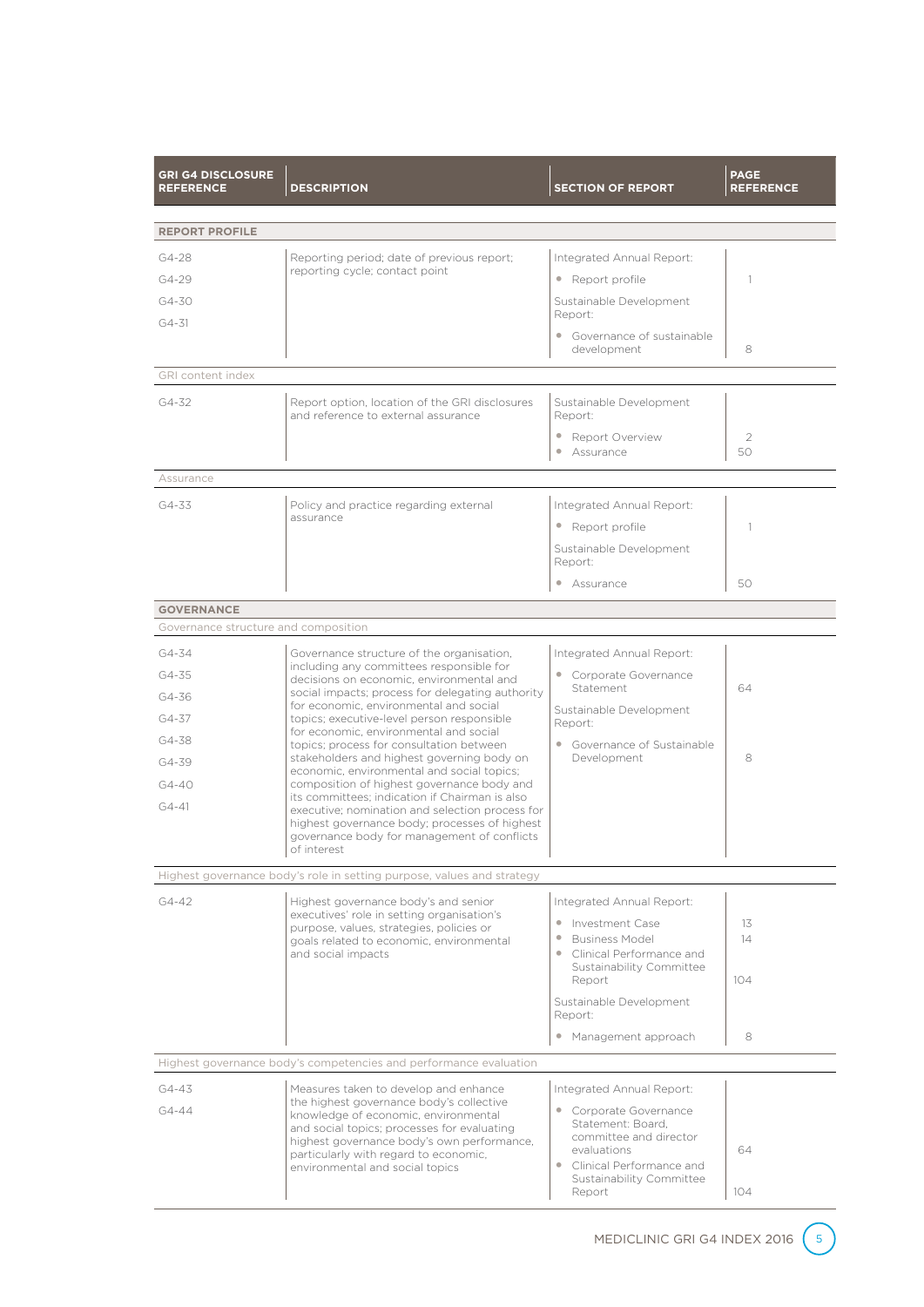| <b>GRI G4 DISCLOSURE</b><br><b>REFERENCE</b>                                                                                                                                                                                            | <b>DESCRIPTION</b>                                                                                                                                                                                                                                                                                                                                                                                                                                                                                                                                                                                                                                                                                                                                                                                                                        | <b>SECTION OF REPORT</b>                                                                                                                     | <b>PAGE</b><br><b>REFERENCE</b> |  |  |  |  |  |
|-----------------------------------------------------------------------------------------------------------------------------------------------------------------------------------------------------------------------------------------|-------------------------------------------------------------------------------------------------------------------------------------------------------------------------------------------------------------------------------------------------------------------------------------------------------------------------------------------------------------------------------------------------------------------------------------------------------------------------------------------------------------------------------------------------------------------------------------------------------------------------------------------------------------------------------------------------------------------------------------------------------------------------------------------------------------------------------------------|----------------------------------------------------------------------------------------------------------------------------------------------|---------------------------------|--|--|--|--|--|
| Highest governance body's role in risk management                                                                                                                                                                                       |                                                                                                                                                                                                                                                                                                                                                                                                                                                                                                                                                                                                                                                                                                                                                                                                                                           |                                                                                                                                              |                                 |  |  |  |  |  |
| $G4 - 45$<br>$G4 - 46$<br>$G4 - 47$                                                                                                                                                                                                     | Highest governance body's role in identification<br>and management of economic, environmental<br>and social impacts, risks and opportunities;<br>review of the effectiveness of the organisation's<br>risk management processes; frequency of<br>review of impacts, risks and opportunities                                                                                                                                                                                                                                                                                                                                                                                                                                                                                                                                               | Integrated Annual Report:<br>• Risk Management, Principal<br>Risks and Uncertainties<br>(including viability)<br>statement)                  | 24                              |  |  |  |  |  |
|                                                                                                                                                                                                                                         | Highest governance body's role in sustainability reporting                                                                                                                                                                                                                                                                                                                                                                                                                                                                                                                                                                                                                                                                                                                                                                                |                                                                                                                                              |                                 |  |  |  |  |  |
| $G4 - 48$                                                                                                                                                                                                                               | Highest committee or position that formally<br>reviews and approves the organisation's<br>sustainability report                                                                                                                                                                                                                                                                                                                                                                                                                                                                                                                                                                                                                                                                                                                           | Integrated Annual Report:<br>• Clinical Performance and<br>Sustainability Committee<br>Report                                                | 104                             |  |  |  |  |  |
|                                                                                                                                                                                                                                         | Highest governance body's role in evaluating economic, environmental and social performance                                                                                                                                                                                                                                                                                                                                                                                                                                                                                                                                                                                                                                                                                                                                               |                                                                                                                                              |                                 |  |  |  |  |  |
| G4-49<br>G4-50                                                                                                                                                                                                                          | Process for communicating critical concerns<br>and nature and total number of critical<br>concerns                                                                                                                                                                                                                                                                                                                                                                                                                                                                                                                                                                                                                                                                                                                                        | Integrated Annual Report:<br>• Clinical Performance and<br>Sustainability Committee<br>Report                                                | 104                             |  |  |  |  |  |
| Remuneration and incentives                                                                                                                                                                                                             |                                                                                                                                                                                                                                                                                                                                                                                                                                                                                                                                                                                                                                                                                                                                                                                                                                           |                                                                                                                                              |                                 |  |  |  |  |  |
| $G4 - 51$<br>$G4 - 52$<br>G4-53<br>G4-54<br>$G4 - 55$<br><b>ETHICS AND INTEGRITY</b><br>G4-56<br>$G4 - 57$<br>G4-58                                                                                                                     | Remuneration policies and linkage between<br>performance criteria in remuneration policies<br>and highest governance body's and senior<br>executives' economic, environmental and<br>social objectives; process for determining<br>remuneration; how stakeholders' views are<br>sought and taken into account regarding<br>remuneration, including the results on the<br>voting on remuneration policies; ratio of annual<br>total compensation of highest paid individual<br>to the median annual total compensation for all<br>employees per country<br>Description of organisation's values and<br>standards such as codes of conduct and codes<br>of ethics: internal and external mechanisms<br>for seeking advice on ethical and lawful<br>behaviour, such as helplines; internal and<br>external mechanisms for reporting concerns | Integrated Annual Report:<br>• Remuneration Report<br>Integrated Annual Report:<br>• Corporate Governance<br>Statement                       | 74<br>64                        |  |  |  |  |  |
| about unethical or unlawful behaviour, such as<br>escalation through line management or whistle-<br>blowing mechanisms<br><b>MATERIAL SPECIFIC STANDARD DISCLOSURES</b><br><b>MATERIAL ISSUE 1: PROVIDE QUALITY HEALTHCARE SERVICES</b> |                                                                                                                                                                                                                                                                                                                                                                                                                                                                                                                                                                                                                                                                                                                                                                                                                                           |                                                                                                                                              |                                 |  |  |  |  |  |
| Aspect: Occupational health and safety<br>LA6                                                                                                                                                                                           | Type of injury and rates of injury, occupational                                                                                                                                                                                                                                                                                                                                                                                                                                                                                                                                                                                                                                                                                                                                                                                          |                                                                                                                                              |                                 |  |  |  |  |  |
|                                                                                                                                                                                                                                         | diseases, lost days and absenteeism, and<br>number of work-related fatalities by region<br>and by gender                                                                                                                                                                                                                                                                                                                                                                                                                                                                                                                                                                                                                                                                                                                                  | Sustainable Development<br>Report:<br>• Material Issue 2: address<br>shortage of healthcare<br>practitioners (employee<br>health and safety) | 31                              |  |  |  |  |  |
| Aspect: Customer health and safety                                                                                                                                                                                                      |                                                                                                                                                                                                                                                                                                                                                                                                                                                                                                                                                                                                                                                                                                                                                                                                                                           |                                                                                                                                              |                                 |  |  |  |  |  |
| PR1                                                                                                                                                                                                                                     | Percentage of significant product and service<br>categories for which health and safety impacts<br>are assessed for improvement                                                                                                                                                                                                                                                                                                                                                                                                                                                                                                                                                                                                                                                                                                           | Integrated Annual Report<br>• Clinical Services Overview                                                                                     | 30                              |  |  |  |  |  |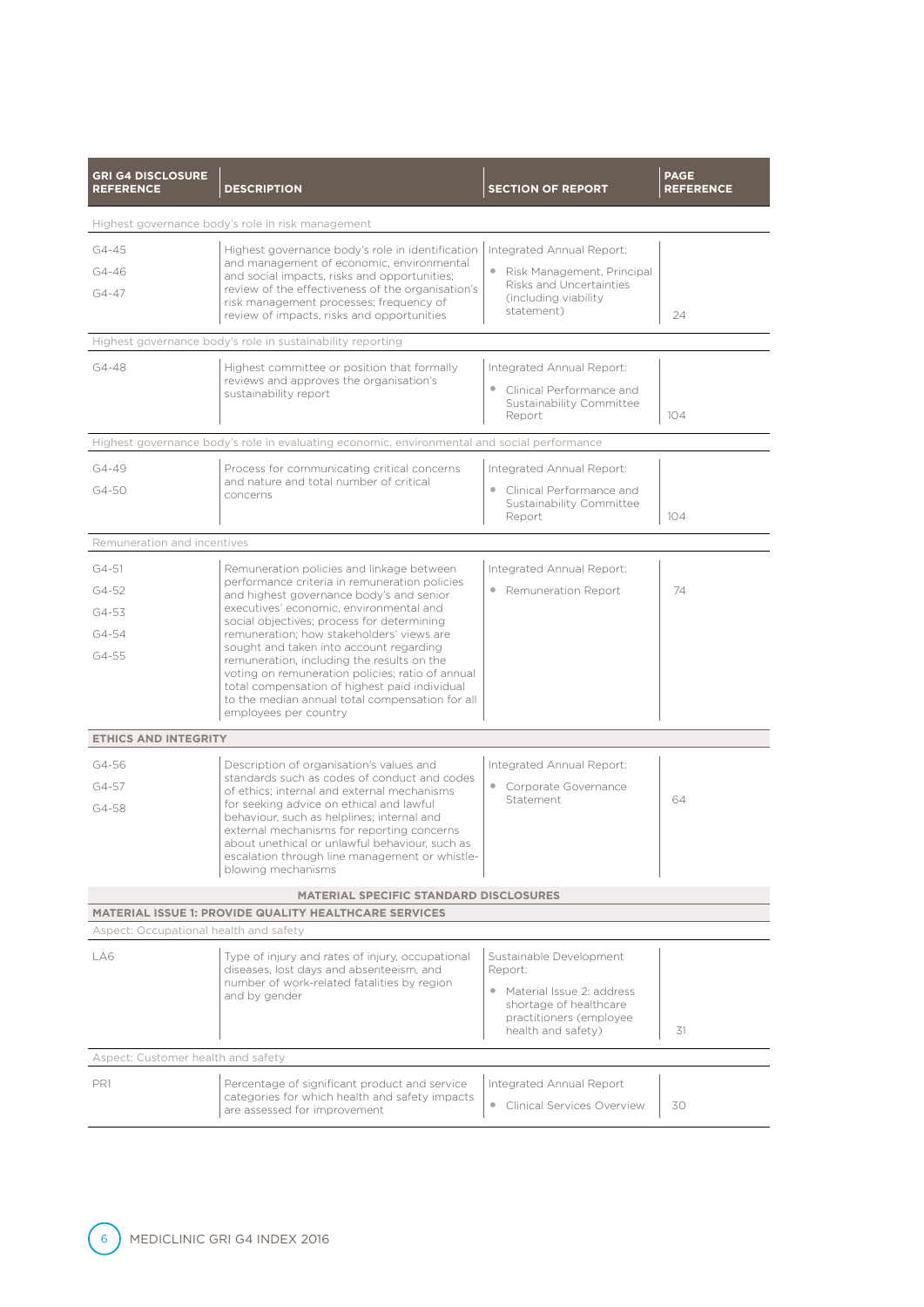| <b>GRI G4 DISCLOSURE</b><br><b>REFERENCE</b>                                                                                                               | <b>DESCRIPTION</b>                                                                                                |                                                                                                                | <b>SECTION OF REPORT</b>                                                                                               |              | <b>PAGE</b><br><b>REFERENCE</b> |                   |  |  |
|------------------------------------------------------------------------------------------------------------------------------------------------------------|-------------------------------------------------------------------------------------------------------------------|----------------------------------------------------------------------------------------------------------------|------------------------------------------------------------------------------------------------------------------------|--------------|---------------------------------|-------------------|--|--|
| Aspect: Product and service labelling                                                                                                                      |                                                                                                                   |                                                                                                                |                                                                                                                        |              |                                 |                   |  |  |
| PR <sub>5</sub>                                                                                                                                            | Results of surveys measuring customer<br>satisfaction                                                             | Sustainable Development<br>Report:                                                                             |                                                                                                                        |              |                                 |                   |  |  |
|                                                                                                                                                            |                                                                                                                   |                                                                                                                | · Stakeholder engagement:<br>Patients                                                                                  |              | 9                               |                   |  |  |
|                                                                                                                                                            |                                                                                                                   |                                                                                                                | • Material Issue 1: provide<br>quality healthcare<br>services (key performance<br>indicators: patient<br>satisfaction) |              | 19                              |                   |  |  |
| Aspect: Customer privacy                                                                                                                                   |                                                                                                                   |                                                                                                                |                                                                                                                        |              |                                 |                   |  |  |
| PR8                                                                                                                                                        | Total number of substantiated complaints<br>regarding breaches of customer privacy and<br>losses of customer data |                                                                                                                | Integrated Annual Report:<br>• Corporate Governance<br>Statement: information<br>security and customer<br>privacy      |              | 64                              |                   |  |  |
| Aspect: Compliance                                                                                                                                         |                                                                                                                   |                                                                                                                |                                                                                                                        |              |                                 |                   |  |  |
| PR9<br>Monetary value of significant fines for<br>non-compliance with laws and regulations<br>concerning the provision and use of products<br>and services |                                                                                                                   |                                                                                                                | Integrated Annual Report:<br>• Corporate Governance<br>Statement: compliance<br>64                                     |              |                                 |                   |  |  |
|                                                                                                                                                            | <b>KEY PRIORITY 2: ADDRESS SHORTAGE OF HEALTHCARE PRACTITIONERS</b>                                               |                                                                                                                |                                                                                                                        |              |                                 |                   |  |  |
| Aspect: Employment                                                                                                                                         |                                                                                                                   |                                                                                                                |                                                                                                                        |              |                                 |                   |  |  |
| LA1                                                                                                                                                        | Total number and rate of new employee hires<br>and terminations, and employee turnover by                         |                                                                                                                | Sustainable Development<br>Report:                                                                                     |              |                                 |                   |  |  |
|                                                                                                                                                            | age group, gender and region                                                                                      | • Material Issue 2: address<br>shortage of healthcare<br>practitioners (employee<br>recruitment and retention) |                                                                                                                        |              | 25                              |                   |  |  |
|                                                                                                                                                            |                                                                                                                   |                                                                                                                | Please refer to additional<br>disclosure relating to<br>new employee hires and<br>terminations in Figure 3             |              |                                 |                   |  |  |
|                                                                                                                                                            | <b>FIGURE 3: NEW EMPLOYEES VS EMPLOYEE TERMINATIONS</b>                                                           |                                                                                                                |                                                                                                                        |              |                                 |                   |  |  |
|                                                                                                                                                            |                                                                                                                   | 2013                                                                                                           | 2014                                                                                                                   | 2015         |                                 | 2016              |  |  |
| <b>Southern Africa</b>                                                                                                                                     |                                                                                                                   | 2657                                                                                                           |                                                                                                                        |              |                                 |                   |  |  |
| New employees<br>Employee terminations                                                                                                                     |                                                                                                                   |                                                                                                                | 2681<br>1451                                                                                                           | 2767<br>1196 |                                 | 2 5 14<br>1 1 3 7 |  |  |
| <b>Switzerland</b>                                                                                                                                         |                                                                                                                   | 1452                                                                                                           |                                                                                                                        |              |                                 |                   |  |  |
| New employees                                                                                                                                              |                                                                                                                   | 1270                                                                                                           | 1596                                                                                                                   | 2093         |                                 | 2 2 9 4           |  |  |
| Employee terminations                                                                                                                                      |                                                                                                                   | 982                                                                                                            | 1108                                                                                                                   | 1185         |                                 | 1788              |  |  |
| <b>UAE</b>                                                                                                                                                 |                                                                                                                   |                                                                                                                |                                                                                                                        |              |                                 |                   |  |  |
| New employees                                                                                                                                              |                                                                                                                   | 417                                                                                                            | 427                                                                                                                    | 460          |                                 | 393               |  |  |
| Employee terminations                                                                                                                                      |                                                                                                                   | 193                                                                                                            | 226                                                                                                                    |              | 277                             | 311               |  |  |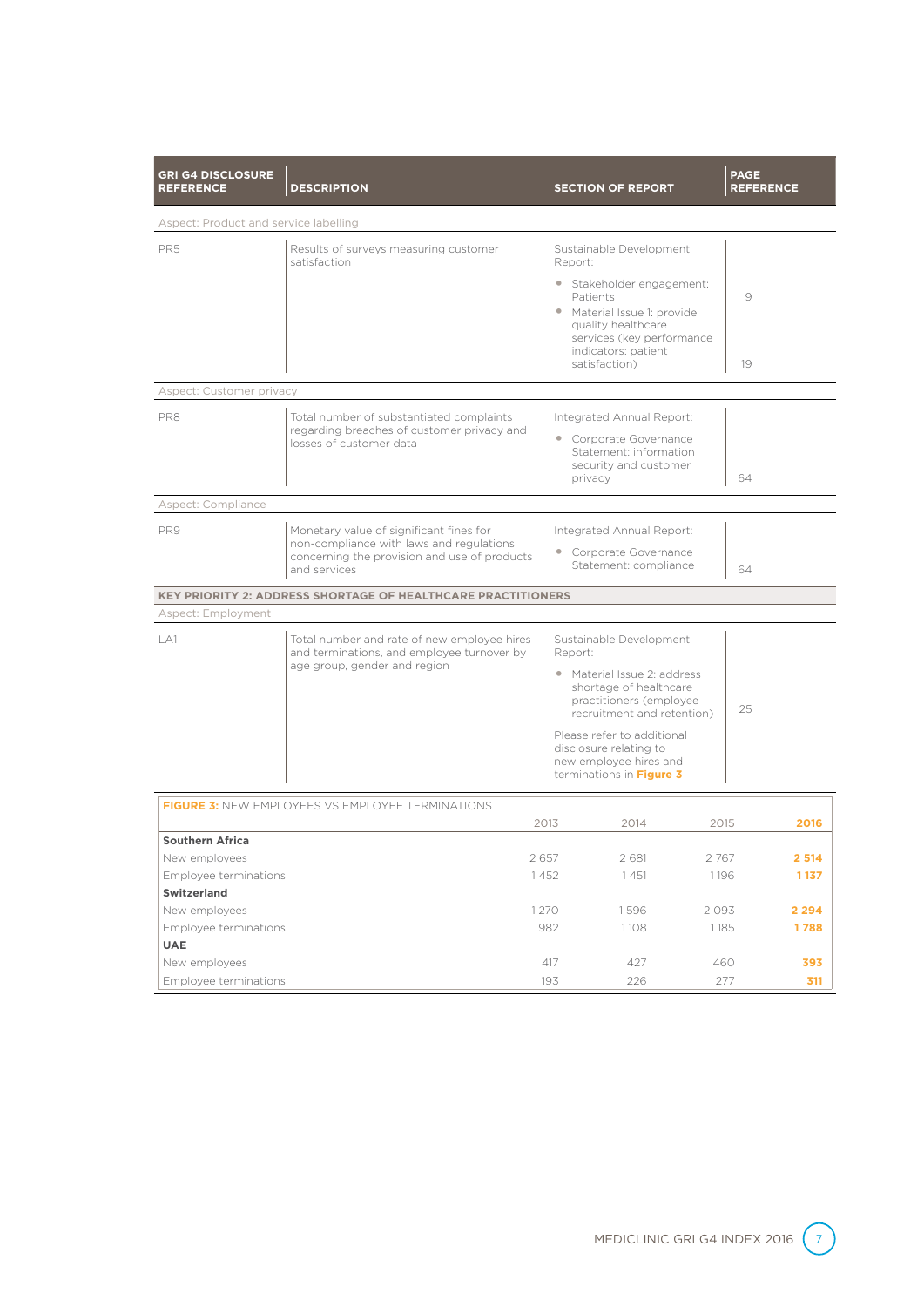| <b>GRI G4 DISCLOSURE</b><br><b>REFERENCE</b> | <b>DESCRIPTION</b>                                                                     | <b>SECTION OF REPORT</b>                                                                                    | <b>PAGE</b><br><b>REFERENCE</b> |  |  |  |  |  |  |  |
|----------------------------------------------|----------------------------------------------------------------------------------------|-------------------------------------------------------------------------------------------------------------|---------------------------------|--|--|--|--|--|--|--|
| Aspect: Training and education               |                                                                                        |                                                                                                             |                                 |  |  |  |  |  |  |  |
| $\overline{A}$ 10                            | Programmes for skills management and<br>lifelong learning that support the continued   | Sustainable Development<br>Report:                                                                          |                                 |  |  |  |  |  |  |  |
|                                              | employability of employees and assist them<br>in managing career endings               | • Material Issue 2: address<br>shortage of healthcare<br>practitioners (training and<br>skills development) | 28                              |  |  |  |  |  |  |  |
|                                              | <b>MATERIAL ISSUE 3: CREATING AND SUSTAINING SHAREHOLDER VALUE</b>                     |                                                                                                             |                                 |  |  |  |  |  |  |  |
| Aspect: Economic performance                 |                                                                                        |                                                                                                             |                                 |  |  |  |  |  |  |  |
| EC1                                          | Direct economic value generated and                                                    | Integrated Annual Report:                                                                                   |                                 |  |  |  |  |  |  |  |
|                                              | distributed                                                                            | • Business Model: business<br>outcomes                                                                      | 14                              |  |  |  |  |  |  |  |
|                                              | <b>MATERIAL ISSUE 4: RESPONSIBLE USE OF NATURAL RESOURCES</b>                          |                                                                                                             |                                 |  |  |  |  |  |  |  |
| Aspect: Energy                               |                                                                                        |                                                                                                             |                                 |  |  |  |  |  |  |  |
| EN3                                          | Energy consumption within the organisation;                                            | Sustainable Development                                                                                     |                                 |  |  |  |  |  |  |  |
| FN <sub>5</sub>                              | energy intensity; reduction of energy<br>consumption                                   | Report:                                                                                                     |                                 |  |  |  |  |  |  |  |
| EN6                                          |                                                                                        | • Material Issue 4: responsible<br>use of natural resources<br>(energy efficiency)                          | 41                              |  |  |  |  |  |  |  |
| <b>Aspect: Emissions</b>                     |                                                                                        |                                                                                                             |                                 |  |  |  |  |  |  |  |
| <b>EN15</b>                                  | Direct greenhouse gas (GHG) emissions                                                  | Sustainable Development                                                                                     |                                 |  |  |  |  |  |  |  |
| <b>EN16</b>                                  | (scope 1); indirect GHG emissions (scope 2);<br>other indirect GHG emissions (scope 3) | Report:                                                                                                     |                                 |  |  |  |  |  |  |  |
| <b>FN17</b>                                  |                                                                                        | • Material Issue 4: responsible<br>use of natural resources                                                 |                                 |  |  |  |  |  |  |  |
| <b>FN18</b>                                  |                                                                                        | (carbon emissions)                                                                                          | 38                              |  |  |  |  |  |  |  |
| Aspect: Products and services                |                                                                                        |                                                                                                             |                                 |  |  |  |  |  |  |  |
| <b>FN27</b>                                  | Extent of impact mitigation of environmental<br>impact of products and services        | Sustainable Development<br>Report:                                                                          |                                 |  |  |  |  |  |  |  |
|                                              |                                                                                        | · Material Issue 4: responsible<br>use of natural resources<br>(why this is important to                    |                                 |  |  |  |  |  |  |  |
|                                              |                                                                                        | the business)                                                                                               | 36                              |  |  |  |  |  |  |  |
| Aspect: Compliance                           |                                                                                        |                                                                                                             |                                 |  |  |  |  |  |  |  |
| <b>EN29</b>                                  | Monetary value of fines and number of non-                                             | Integrated Annual Report:                                                                                   |                                 |  |  |  |  |  |  |  |
|                                              | monetary sanctions for non-compliance with<br>environmental laws and regulations       | • Corporate Governance<br>Statement: compliance                                                             | 64                              |  |  |  |  |  |  |  |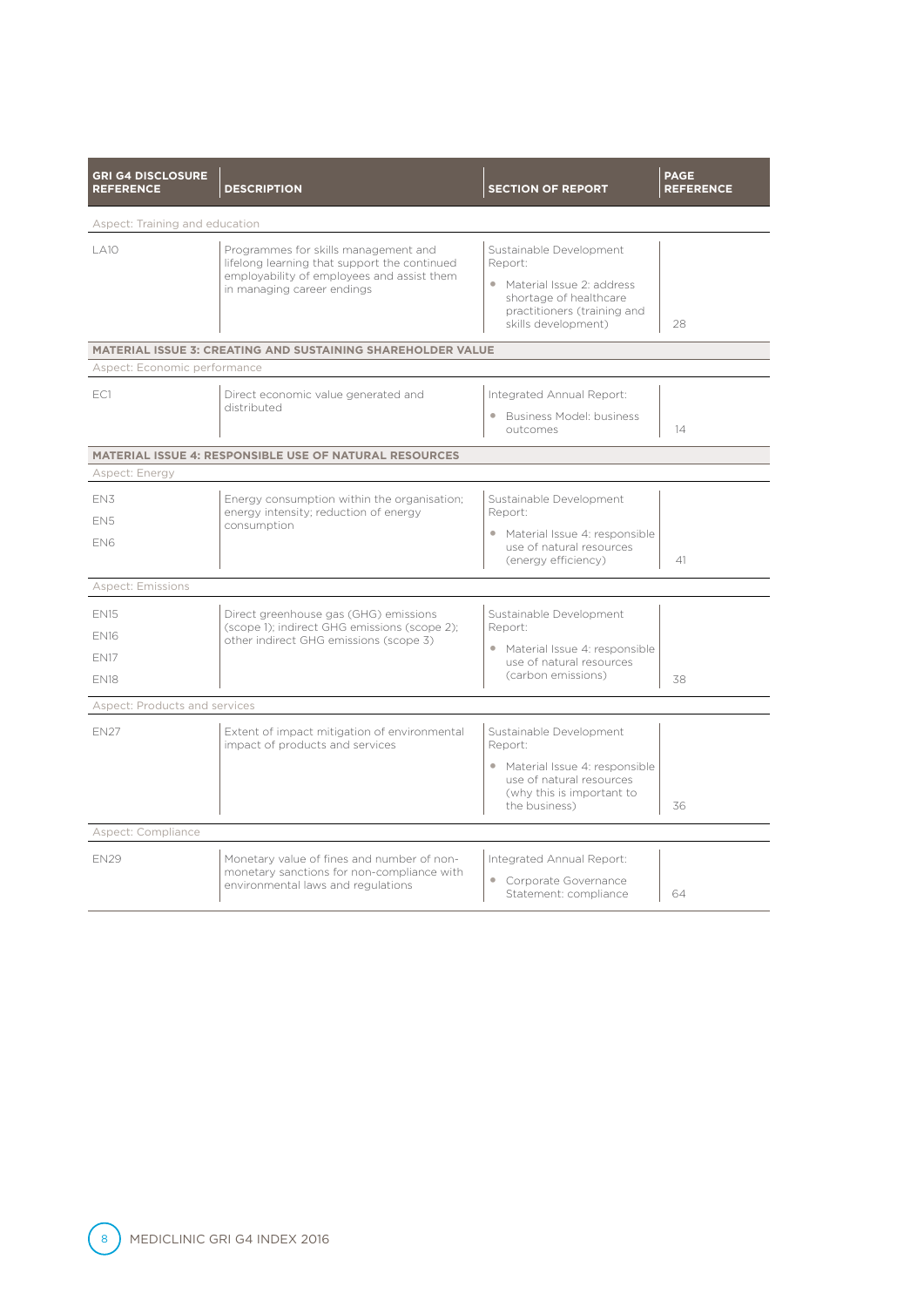| <b>REFERENCE</b>                                                        | <b>DESCRIPTION</b>                                               |                                                                                                                                                           |         |        |         |                 | <b>SECTION OF REPORT</b>                                                          |        | <b>REFERENCE</b> |                     |
|-------------------------------------------------------------------------|------------------------------------------------------------------|-----------------------------------------------------------------------------------------------------------------------------------------------------------|---------|--------|---------|-----------------|-----------------------------------------------------------------------------------|--------|------------------|---------------------|
|                                                                         |                                                                  |                                                                                                                                                           |         |        |         |                 |                                                                                   |        |                  |                     |
| <b>MATERIAL ISSUE 5: GOVERNANCE AND CORPORATE SOCIAL RESPONSIBILITY</b> |                                                                  |                                                                                                                                                           |         |        |         |                 |                                                                                   |        |                  |                     |
| Aspect: Diversity and equal opportunity                                 |                                                                  |                                                                                                                                                           |         |        |         |                 |                                                                                   |        |                  |                     |
| <b>LA12</b>                                                             | Composition of governance bodies and<br>Integrated Annual Report |                                                                                                                                                           |         |        |         |                 |                                                                                   |        |                  |                     |
|                                                                         |                                                                  | breakdown of employees per employee<br>Directors' Report:<br>category according to gender, age group,<br>employees<br>minority group membership and other |         |        |         |                 | 120                                                                               |        |                  |                     |
|                                                                         | indicators of diversity                                          |                                                                                                                                                           |         |        |         | age in Figure 4 | Please refer to additional<br>disclosures relating to<br>workforce composition by |        |                  |                     |
| <b>FIGURE 4:</b> WORKFORCE COMPOSITION BY AGE (G4-LA12)                 |                                                                  |                                                                                                                                                           |         |        |         |                 |                                                                                   |        |                  |                     |
|                                                                         | 2012                                                             |                                                                                                                                                           | 2013    |        |         | 2014            | 2015                                                                              |        | 2016             |                     |
|                                                                         | Number                                                           | $\%$                                                                                                                                                      | Number  | $\%$   | Number  | $\%$            | Number                                                                            | $\%$   | <b>Number</b>    | %                   |
| Southern Africa*                                                        |                                                                  |                                                                                                                                                           |         |        |         |                 |                                                                                   |        |                  |                     |
| < 30 years                                                              | 2977                                                             | 21.50%                                                                                                                                                    | 3 2 9 5 | 22.07% | 3 4 3 1 | 21.60%          | 3406                                                                              | 20.61% | 3 2 8 3          | 19.50%              |
| 30-50 years                                                             | 7956                                                             | 57.46%                                                                                                                                                    | 8858    | 59.34% | 9 5 5 7 | 60.18%          | 10 130                                                                            | 61.31% | 10 458           | 62.09%              |
| $50 \text{ N}$                                                          | 2.017                                                            | 210106                                                                                                                                                    | 2 77 A  | 18 58% | 2.89A   | 19.220          | 2.986                                                                             | 18 07% |                  | <b>Z 008 18 41%</b> |

| 30-50 years  | 7956  | 57.46% | 8858    | 59.34% | 9 5 5 7 | 60.18% | 10 130  | 61.31% | 10 458  | 62.09% |
|--------------|-------|--------|---------|--------|---------|--------|---------|--------|---------|--------|
| $> 50$ years | 2 913 | 21.04% | 2 7 7 4 | 18.58% | 2894    | 18.22% | 2986    | 18.07% | 3098    | 18.41% |
| Switzerland  |       |        |         |        |         |        |         |        |         |        |
| < 30 years   | 1233  | 19.51% | 1 1 2 1 | 18.73% | 929     | 24.26% | 2 3 7 8 | 27.18% | 2 577   | 28%    |
| 30-50 years  | 3 681 | 58.23% | 3 4 9 1 | 58.34% | 4 4 0 7 | 55.43% | 4 5 3 1 | 51.79% | 4 6 2 9 | 51%    |
| > 50 years   | 1407  | 22.26% | 1372    | 22.93% | 614     | 20.30% | 840     | 21.03% | 1914    | 21%    |
| <b>UAE</b>   |       |        |         |        |         |        |         |        |         |        |
| < 30 years   | 410   | 22.60% | 432     | 21.18% | 441     | 19.65% | 458     | 18.89% | 454     | 18.11% |
| 30-50 years  | 1233  | 67.97% | 404     | 68.82% | 570     | 69.96% | 1703    | 70.22% | 1768    | 70.52% |
| $> 50$ years | 171   | 9.43%  | 204     | 10.00% | 233     | 10.38% | 264     | 10.89% | 285     | 11.37% |
|              |       |        |         |        |         |        |         |        |         |        |

## Aspect: Non-discrimination

**GRI G4 DISCLOSURE** 

| HR3                       | Total number of incidents of discrimination and<br>actions taken                                                          | During the year, no material<br>incidents of discrimination.<br>violations involving rights<br>of indigenous peoples and/<br>or human rights reviews<br>or impact assessments<br>were observed or reported<br>throughout the Group. |          |
|---------------------------|---------------------------------------------------------------------------------------------------------------------------|-------------------------------------------------------------------------------------------------------------------------------------------------------------------------------------------------------------------------------------|----------|
| Aspect: Local communities |                                                                                                                           |                                                                                                                                                                                                                                     |          |
| SO <sub>1</sub>           | Percentage of operations with implemented<br>local community engagement, impact<br>assessments and development programmes | Sustainable Development<br>Report:<br>Stakeholder engagement:<br>$\bullet$<br>Community<br>Material Issue 5: governance<br>$\bullet$<br>and corporate social<br>responsibility (corporate<br>social investment)                     | 17<br>48 |
| Aspect: Anti-corruption   |                                                                                                                           |                                                                                                                                                                                                                                     |          |
| SO <sub>5</sub>           | Confirmed incidents of corruption and<br>actions taken                                                                    | Integrated Annual Report:<br>Corporate Governance<br>$\circ$<br>Statement: fraud and<br>corruption                                                                                                                                  | 64       |

**PAGE**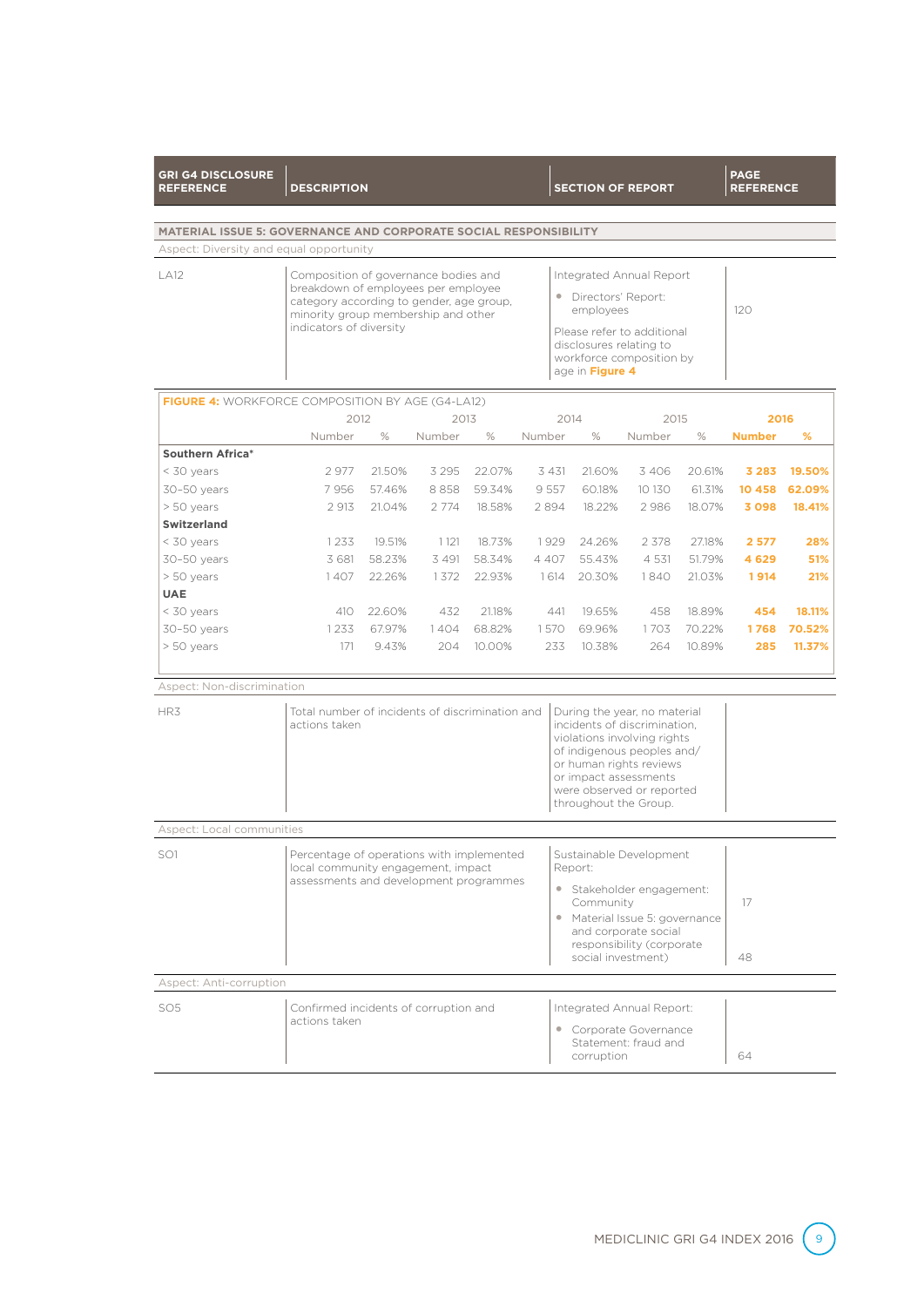| <b>GRI G4 DISCLOSURE</b><br><b>REFERENCE</b> | <b>DESCRIPTION</b>                                                                                                                                                                                                                                                                                                                                                                                                                                                                                                                                                                                                                                                                                                                                                                                                                                                                                                                                                                                                                                                                                                                                                                                                                                                                                                                                                                                                                                                                    | <b>SECTION OF REPORT</b>                                                                                                                                | <b>PAGE</b><br><b>REFERENCE</b> |  |
|----------------------------------------------|---------------------------------------------------------------------------------------------------------------------------------------------------------------------------------------------------------------------------------------------------------------------------------------------------------------------------------------------------------------------------------------------------------------------------------------------------------------------------------------------------------------------------------------------------------------------------------------------------------------------------------------------------------------------------------------------------------------------------------------------------------------------------------------------------------------------------------------------------------------------------------------------------------------------------------------------------------------------------------------------------------------------------------------------------------------------------------------------------------------------------------------------------------------------------------------------------------------------------------------------------------------------------------------------------------------------------------------------------------------------------------------------------------------------------------------------------------------------------------------|---------------------------------------------------------------------------------------------------------------------------------------------------------|---------------------------------|--|
| Aspect: Anti-competitive behaviour           |                                                                                                                                                                                                                                                                                                                                                                                                                                                                                                                                                                                                                                                                                                                                                                                                                                                                                                                                                                                                                                                                                                                                                                                                                                                                                                                                                                                                                                                                                       |                                                                                                                                                         |                                 |  |
| SO <sub>7</sub>                              | Total number of legal actions for anti-<br>Integrated Annual Report:<br>competitive behaviour, anti-trust and monopoly<br>• Corporate Governance<br>practices and their outcomes<br>Statement: competition<br>laws                                                                                                                                                                                                                                                                                                                                                                                                                                                                                                                                                                                                                                                                                                                                                                                                                                                                                                                                                                                                                                                                                                                                                                                                                                                                    |                                                                                                                                                         | 64                              |  |
| Aspect: Compliance                           |                                                                                                                                                                                                                                                                                                                                                                                                                                                                                                                                                                                                                                                                                                                                                                                                                                                                                                                                                                                                                                                                                                                                                                                                                                                                                                                                                                                                                                                                                       |                                                                                                                                                         |                                 |  |
| SO <sub>8</sub>                              | Monetary value of significant fines and total<br>number of non-monetary sanctions for non-<br>compliance with laws and regulations                                                                                                                                                                                                                                                                                                                                                                                                                                                                                                                                                                                                                                                                                                                                                                                                                                                                                                                                                                                                                                                                                                                                                                                                                                                                                                                                                    | 64                                                                                                                                                      |                                 |  |
|                                              | <b>OTHER SPECIFIC STANDARD DISCLOSURES</b>                                                                                                                                                                                                                                                                                                                                                                                                                                                                                                                                                                                                                                                                                                                                                                                                                                                                                                                                                                                                                                                                                                                                                                                                                                                                                                                                                                                                                                            |                                                                                                                                                         |                                 |  |
| <b>CATEGORY: ECONOMIC</b>                    |                                                                                                                                                                                                                                                                                                                                                                                                                                                                                                                                                                                                                                                                                                                                                                                                                                                                                                                                                                                                                                                                                                                                                                                                                                                                                                                                                                                                                                                                                       |                                                                                                                                                         |                                 |  |
| Aspect: Economic performance                 |                                                                                                                                                                                                                                                                                                                                                                                                                                                                                                                                                                                                                                                                                                                                                                                                                                                                                                                                                                                                                                                                                                                                                                                                                                                                                                                                                                                                                                                                                       |                                                                                                                                                         |                                 |  |
| EC <sub>2</sub>                              | Financial implications and other risks and<br>opportunities for the organisation's activities<br>due to climate change                                                                                                                                                                                                                                                                                                                                                                                                                                                                                                                                                                                                                                                                                                                                                                                                                                                                                                                                                                                                                                                                                                                                                                                                                                                                                                                                                                | Sustainable Development<br>Report:<br>• Material Issue 4: responsible<br>use of natural resources<br>(why this is important to<br>the business)         | 36                              |  |
| EC <sub>3</sub>                              | Coverage of the organisation's defined benefit<br>plan obligations                                                                                                                                                                                                                                                                                                                                                                                                                                                                                                                                                                                                                                                                                                                                                                                                                                                                                                                                                                                                                                                                                                                                                                                                                                                                                                                                                                                                                    | Please refer to additional<br>disclosure below                                                                                                          |                                 |  |
|                                              | The Group offers membership to a defined contribution fund for the benefit<br>of its Mediclinic Southern Africa employees and a defined benefit fund for<br>its Hirslanden employees, the assets of which are held in separate trustee-<br>administered funds and in terms whereof the Group pays fixed contributions<br>into a separate entity. The Group has no legal or constructive obligations to<br>pay further contributions if the fund does not hold sufficient assets to pay all<br>employees the benefits relating to employee service in the current and prior<br>periods. The Group's contribution to these plans is charged to the income<br>statement in the year to which they relate. In Southern Africa the employee<br>contribution ranges from 5% to 7.5%, while the employer contribution ranges<br>between 6% and 9%. In Switzerland the employee contribution ranges from 6.5%<br>to 15.5%, while the employer contribution ranges between 9.5% and 15.5%. The<br>retirement benefits of expatriate employees of Mediclinic Middle East in the UAE<br>are limited by federal law to the provision of severance pay calculated according<br>to a specified formula. Employees who are UAE nationals are entitled to enrol<br>in the national pension scheme. A total contribution of 20% of the pensionable<br>salary is required for every UAE national employed in the company, with the<br>employee contributing 5%, the employer 12.5% and government 2.5%. |                                                                                                                                                         |                                 |  |
| EC4                                          | Financial assistance received from government                                                                                                                                                                                                                                                                                                                                                                                                                                                                                                                                                                                                                                                                                                                                                                                                                                                                                                                                                                                                                                                                                                                                                                                                                                                                                                                                                                                                                                         | Sustainable Development<br>Report:<br>Stakeholder engagement:<br>$\circ$<br>Government and authorities                                                  | 14                              |  |
| Aspect: Market presence                      |                                                                                                                                                                                                                                                                                                                                                                                                                                                                                                                                                                                                                                                                                                                                                                                                                                                                                                                                                                                                                                                                                                                                                                                                                                                                                                                                                                                                                                                                                       |                                                                                                                                                         |                                 |  |
| EC <sub>5</sub>                              | Ratios of standard entry-level wage by gender<br>compared to local minimum wage at significant<br>locations of operation                                                                                                                                                                                                                                                                                                                                                                                                                                                                                                                                                                                                                                                                                                                                                                                                                                                                                                                                                                                                                                                                                                                                                                                                                                                                                                                                                              | Sustainable Development<br>Report:<br>• Material Issue 2: address<br>shortage of healthcare<br>practitioners (remuneration<br>and recognition of staff) | 27                              |  |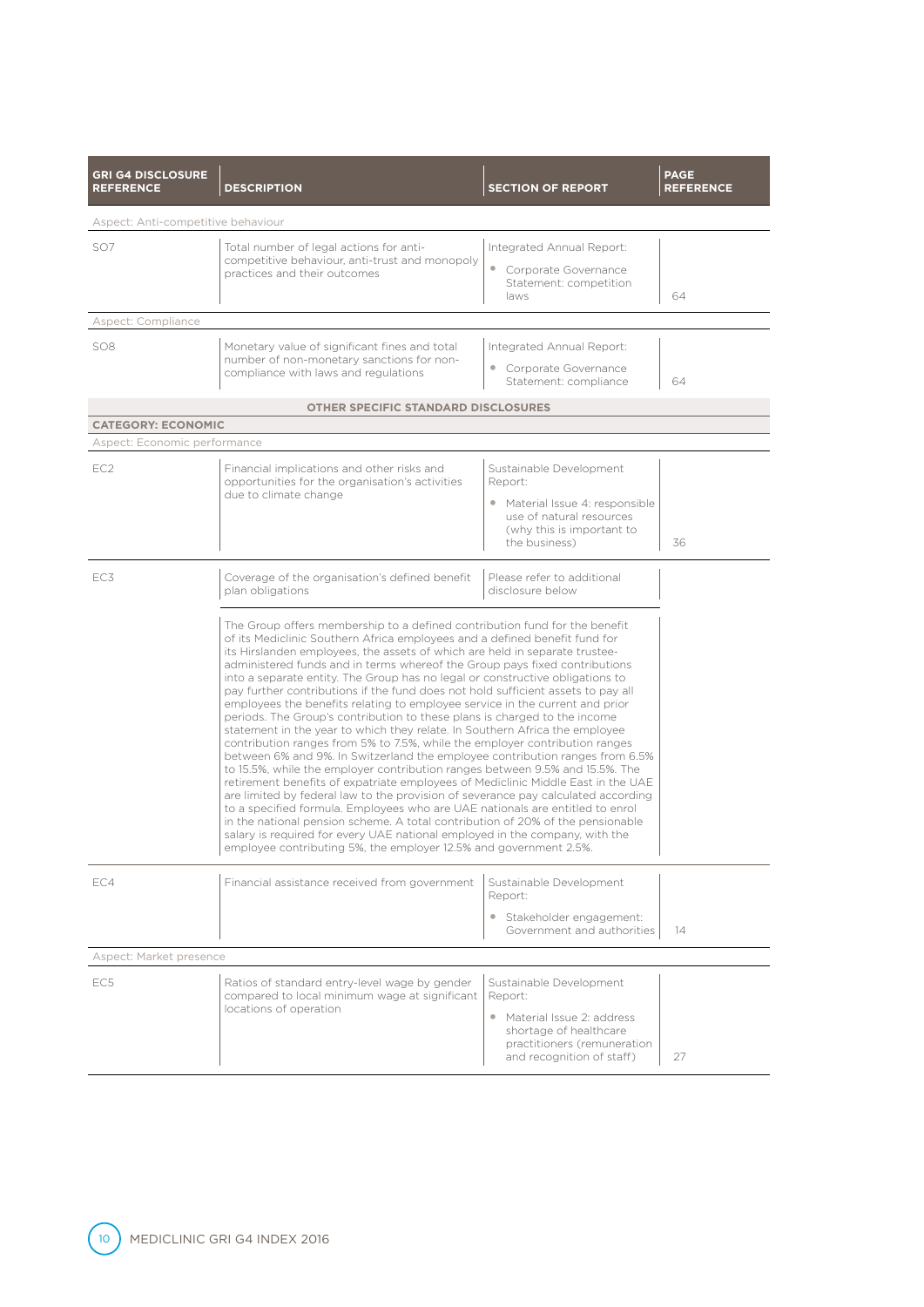| <b>GRI G4 DISCLOSURE</b><br><b>REFERENCE</b> | <b>DESCRIPTION</b>                                                                                                                                                                                                                                                                                                                                                                                                                                                                                                                                                                                                                                                                                                                                                                                                                                                                                                                                                                                                                                                                                                                                   | <b>SECTION OF REPORT</b>                                                                                                                                                                                                                                                                                                                                                                                                                                                                                                                                                                                                                                                                                                                                                                                                                                                                                                                                                                                                                                                                                                                                                                                                                                                                                                                                                                                     | <b>PAGE</b><br><b>REFERENCE</b> |  |  |
|----------------------------------------------|------------------------------------------------------------------------------------------------------------------------------------------------------------------------------------------------------------------------------------------------------------------------------------------------------------------------------------------------------------------------------------------------------------------------------------------------------------------------------------------------------------------------------------------------------------------------------------------------------------------------------------------------------------------------------------------------------------------------------------------------------------------------------------------------------------------------------------------------------------------------------------------------------------------------------------------------------------------------------------------------------------------------------------------------------------------------------------------------------------------------------------------------------|--------------------------------------------------------------------------------------------------------------------------------------------------------------------------------------------------------------------------------------------------------------------------------------------------------------------------------------------------------------------------------------------------------------------------------------------------------------------------------------------------------------------------------------------------------------------------------------------------------------------------------------------------------------------------------------------------------------------------------------------------------------------------------------------------------------------------------------------------------------------------------------------------------------------------------------------------------------------------------------------------------------------------------------------------------------------------------------------------------------------------------------------------------------------------------------------------------------------------------------------------------------------------------------------------------------------------------------------------------------------------------------------------------------|---------------------------------|--|--|
| EC6                                          | Proportion of senior management hired from<br>the local community at locations of significant<br>operation                                                                                                                                                                                                                                                                                                                                                                                                                                                                                                                                                                                                                                                                                                                                                                                                                                                                                                                                                                                                                                           | Please refer to additional<br>disclosure below                                                                                                                                                                                                                                                                                                                                                                                                                                                                                                                                                                                                                                                                                                                                                                                                                                                                                                                                                                                                                                                                                                                                                                                                                                                                                                                                                               |                                 |  |  |
|                                              | Due to the unique circumstances that apply in each of the operating platforms,<br>the Group does not have a uniform approach towards local hiring. In Southern<br>Africa and Switzerland, the Group is committed to providing employment<br>and development opportunities to citizens of the country (or countries of the<br>EU-25 in the case of Switzerland) in which the business unit is located, and<br>employment of a foreign national will only be considered where no suitable<br>local candidates with permanent residence can be found. In Southern Africa,<br>however, a foreign recruitment drive is in place due to the critical skills and nurse<br>shortage, with Mediclinic Southern Africa employing 251 nurses from India in<br>23 South African hospitals. In terms of Mediclinic Southern Africa's policy<br>governing the employment of non-South African permanent residents within<br>its locations of operation, the employment of non-South African permanent<br>residents is only considered for critical skills candidates where a South African<br>permanent resident cannot be sourced following external advertising. |                                                                                                                                                                                                                                                                                                                                                                                                                                                                                                                                                                                                                                                                                                                                                                                                                                                                                                                                                                                                                                                                                                                                                                                                                                                                                                                                                                                                              |                                 |  |  |
|                                              | team that consists of nine members.                                                                                                                                                                                                                                                                                                                                                                                                                                                                                                                                                                                                                                                                                                                                                                                                                                                                                                                                                                                                                                                                                                                  | In Dubai, the majority of employees are not UAE nationals and the workforce is<br>represented by 73 nationalities. However, Mediclinic Middle East supports the<br>government's Emiratisation programme, which aims to see its citizens employed<br>in a meaningful and efficient manner. Attracting UAE nationals to work in the<br>private healthcare sector has been a challenge since Mediclinic Middle East<br>started its Emiratisation campaign in 2007. The group's strategy is therefore<br>to focus on training and education. Mediclinic Middle East offers support to<br>the UAE's Emiratisation programme by participating in the Majid Bin Mohammed<br>UAE National Training Initiative. The programme involves offering a three-month<br>coaching programme to selected UAE nationals where they are assigned in<br>specific areas, such as human resources, patient administration, information<br>technology and marketing, and from there offer suitable positions within the<br>group whenever possible. Mediclinic Middle East has also been invited by the<br>Dubai Healthcare City to partner with them in their support of Tanmia, the<br>National Human Resource Development and Employment Authority, in order to<br>help increase the number of Emiratis working in the healthcare sector. One UAE<br>national also serves on the Mediclinic Middle East/AI Noor senior management |                                 |  |  |
| Aspect: Indirect economic impacts            |                                                                                                                                                                                                                                                                                                                                                                                                                                                                                                                                                                                                                                                                                                                                                                                                                                                                                                                                                                                                                                                                                                                                                      |                                                                                                                                                                                                                                                                                                                                                                                                                                                                                                                                                                                                                                                                                                                                                                                                                                                                                                                                                                                                                                                                                                                                                                                                                                                                                                                                                                                                              |                                 |  |  |
| EC7                                          | Development and impact of infrastructure<br>investments and services supported                                                                                                                                                                                                                                                                                                                                                                                                                                                                                                                                                                                                                                                                                                                                                                                                                                                                                                                                                                                                                                                                       | Sustainable Development<br>Report:<br>Stakeholder Engagement:<br>Community                                                                                                                                                                                                                                                                                                                                                                                                                                                                                                                                                                                                                                                                                                                                                                                                                                                                                                                                                                                                                                                                                                                                                                                                                                                                                                                                   | 17                              |  |  |
| EC8                                          | Significant indirect economic impacts, including<br>the extent of impacts                                                                                                                                                                                                                                                                                                                                                                                                                                                                                                                                                                                                                                                                                                                                                                                                                                                                                                                                                                                                                                                                            | Sustainable Development<br>Report:<br>• Material Issue 5: governance<br>and corporate social<br>responsibility (corporate<br>social investment)<br>• Material Issue 2: address<br>shortage of healthcare<br>practitioners (training and<br>skills development)                                                                                                                                                                                                                                                                                                                                                                                                                                                                                                                                                                                                                                                                                                                                                                                                                                                                                                                                                                                                                                                                                                                                               | 48<br>28                        |  |  |
| Aspect: Procurement practices                |                                                                                                                                                                                                                                                                                                                                                                                                                                                                                                                                                                                                                                                                                                                                                                                                                                                                                                                                                                                                                                                                                                                                                      |                                                                                                                                                                                                                                                                                                                                                                                                                                                                                                                                                                                                                                                                                                                                                                                                                                                                                                                                                                                                                                                                                                                                                                                                                                                                                                                                                                                                              |                                 |  |  |
| EC9                                          | Proportion of spending on local suppliers at<br>significant locations of operation                                                                                                                                                                                                                                                                                                                                                                                                                                                                                                                                                                                                                                                                                                                                                                                                                                                                                                                                                                                                                                                                   | See G4-12 above                                                                                                                                                                                                                                                                                                                                                                                                                                                                                                                                                                                                                                                                                                                                                                                                                                                                                                                                                                                                                                                                                                                                                                                                                                                                                                                                                                                              |                                 |  |  |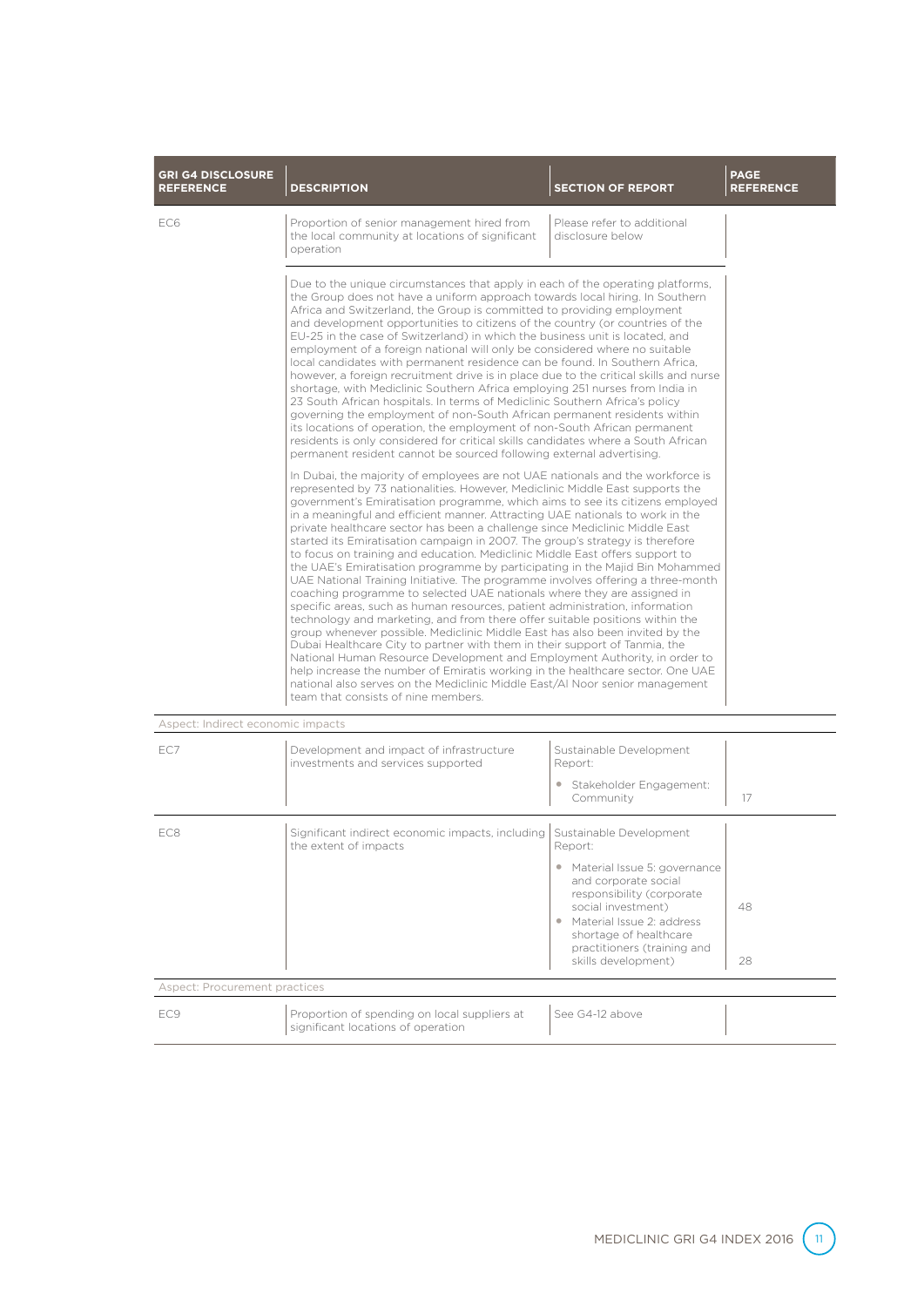| <b>GRI G4 DISCLOSURE</b><br><b>REFERENCE</b> | <b>DESCRIPTION</b>                                                                                                                                                                                                                                                                                                                                                   | <b>SECTION OF REPORT</b>                                                           | <b>PAGE</b><br><b>REFERENCE</b> |  |  |
|----------------------------------------------|----------------------------------------------------------------------------------------------------------------------------------------------------------------------------------------------------------------------------------------------------------------------------------------------------------------------------------------------------------------------|------------------------------------------------------------------------------------|---------------------------------|--|--|
| <b>CATEGORY: ENVIRONMENTAL</b>               |                                                                                                                                                                                                                                                                                                                                                                      |                                                                                    |                                 |  |  |
| Aspect: Materials                            |                                                                                                                                                                                                                                                                                                                                                                      |                                                                                    |                                 |  |  |
| EN1                                          | Materials used by weight or volume;                                                                                                                                                                                                                                                                                                                                  | Not reported                                                                       |                                 |  |  |
| FN <sub>2</sub>                              | percentage of materials used that are recycled<br>input materials                                                                                                                                                                                                                                                                                                    |                                                                                    |                                 |  |  |
| Aspect: Energy                               |                                                                                                                                                                                                                                                                                                                                                                      |                                                                                    |                                 |  |  |
| EN4                                          | Energy consumption outside the organisation;                                                                                                                                                                                                                                                                                                                         | Sustainable Development                                                            |                                 |  |  |
| EN7                                          | reductions in energy requirements of products<br>and services                                                                                                                                                                                                                                                                                                        | Report:                                                                            |                                 |  |  |
|                                              |                                                                                                                                                                                                                                                                                                                                                                      | • Material Issue 4: responsible<br>use of natural resources<br>(energy efficiency) | 41                              |  |  |
| Aspect: Water                                |                                                                                                                                                                                                                                                                                                                                                                      |                                                                                    |                                 |  |  |
| EN8                                          | Total water withdrawal by source; water                                                                                                                                                                                                                                                                                                                              | Sustainable Development                                                            |                                 |  |  |
| EN9                                          | sources significantly affected by withdrawal of<br>water; percentage and total volume of water                                                                                                                                                                                                                                                                       | Report:                                                                            |                                 |  |  |
| EN <sub>10</sub>                             | recycled and reused                                                                                                                                                                                                                                                                                                                                                  | • Material Issue 4: responsible<br>use of natural resources                        |                                 |  |  |
|                                              |                                                                                                                                                                                                                                                                                                                                                                      | (water usage)                                                                      | 42                              |  |  |
| Aspect: Biodiversity                         |                                                                                                                                                                                                                                                                                                                                                                      |                                                                                    |                                 |  |  |
| <b>EN11</b>                                  | Operational sites owned, leased, managed in,                                                                                                                                                                                                                                                                                                                         | Please refer to additional                                                         |                                 |  |  |
| <b>EN12</b>                                  | or adjacent to, protected areas and areas of<br>high biodiversity value outside protected areas;                                                                                                                                                                                                                                                                     | disclosure below                                                                   |                                 |  |  |
| <b>EN13</b>                                  | description of significant impacts of activities,                                                                                                                                                                                                                                                                                                                    |                                                                                    |                                 |  |  |
| <b>EN14</b>                                  | products and services on biodiversity in<br>protected areas and areas of high biodiversity                                                                                                                                                                                                                                                                           |                                                                                    |                                 |  |  |
|                                              | value outside protected areas; habitats<br>protected or restored; number of IUCN Red List                                                                                                                                                                                                                                                                            |                                                                                    |                                 |  |  |
|                                              | species and national conservation list species                                                                                                                                                                                                                                                                                                                       |                                                                                    |                                 |  |  |
|                                              | with habitats in areas affected by operations,<br>by level of extinction risk                                                                                                                                                                                                                                                                                        |                                                                                    |                                 |  |  |
|                                              | Environmental impact assessments are performed for all new building projects<br>when required by legislation. This is a comprehensive and continuous process,<br>but will enable the group to finally have an accurate database to manage its<br>biodiversity impact. No new building projects in the financial year required an<br>environmental impact assessment. |                                                                                    |                                 |  |  |
|                                              | None of the facilities of Hirslanden and Mediclinic Middle East are owned, leased,<br>managed in, or adjacent to, protected areas and areas of high biodiversity value<br>outside protected areas.                                                                                                                                                                   |                                                                                    |                                 |  |  |
| <b>Aspect: Emissions</b>                     |                                                                                                                                                                                                                                                                                                                                                                      |                                                                                    |                                 |  |  |
| <b>EN19</b>                                  | GHG emissions intensity; reduction of GHG                                                                                                                                                                                                                                                                                                                            | Sustainable Development                                                            |                                 |  |  |
| <b>EN20</b>                                  | emissions; emissions of ozone-depleting<br>substances (ODS); NOx, SOx and other                                                                                                                                                                                                                                                                                      | Report:                                                                            |                                 |  |  |
| <b>EN21</b>                                  | significant air emissions                                                                                                                                                                                                                                                                                                                                            | • Material Issue 4: responsible<br>use of natural resources                        |                                 |  |  |
|                                              |                                                                                                                                                                                                                                                                                                                                                                      | (carbon emissions)                                                                 | 38                              |  |  |

12 MEDICLINIC GRI G4 INDEX 2016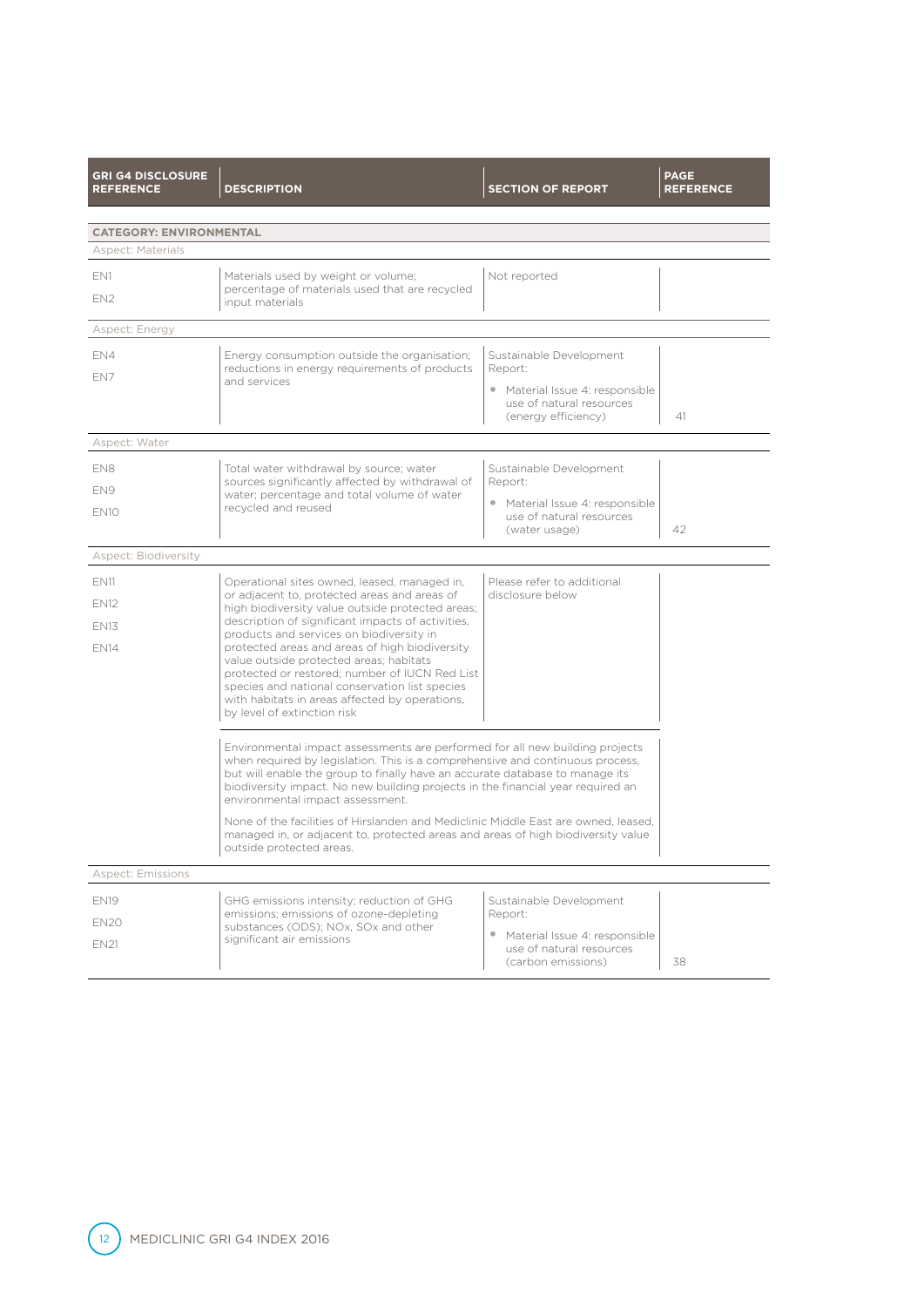| <b>GRI G4 DISCLOSURE</b><br><b>REFERENCE</b> | <b>DESCRIPTION</b>                                                                                                                                                                                                                                                                                                                                                                                                                                                                                  | <b>SECTION OF REPORT</b>                                                                                                                                           | <b>PAGE</b><br><b>REFERENCE</b> |
|----------------------------------------------|-----------------------------------------------------------------------------------------------------------------------------------------------------------------------------------------------------------------------------------------------------------------------------------------------------------------------------------------------------------------------------------------------------------------------------------------------------------------------------------------------------|--------------------------------------------------------------------------------------------------------------------------------------------------------------------|---------------------------------|
| Aspect: Effluents and waste                  |                                                                                                                                                                                                                                                                                                                                                                                                                                                                                                     |                                                                                                                                                                    |                                 |
| <b>EN22</b><br><b>EN23</b>                   | Total water discharge by quality and<br>destination; total number and volume of                                                                                                                                                                                                                                                                                                                                                                                                                     | Sustainable Development<br>Report:                                                                                                                                 |                                 |
| <b>EN24</b><br><b>FN25</b><br><b>EN26</b>    | significant spills; total weight of waste<br>by type and disposal method; weight of<br>transported, imported, exported or treated<br>waste deemed hazardous under the terms of<br>the Basel Convention Annex I, II, III and VIII,<br>and percentage of transported waste shipped<br>internationally; identity, size, protected status<br>and biodiversity value of water bodies and<br>related habitats significantly affected by the<br>reporting organisation's discharges of water<br>and runoff | • Material Issue 4: responsible<br>use of natural resources<br>(waste management)                                                                                  | 43                              |
| Aspect: Products and services                |                                                                                                                                                                                                                                                                                                                                                                                                                                                                                                     |                                                                                                                                                                    |                                 |
| <b>EN28</b>                                  | Percentage of products sold and their<br>packaging materials reclaimed                                                                                                                                                                                                                                                                                                                                                                                                                              | Not applicable                                                                                                                                                     |                                 |
| Aspect: Transport                            |                                                                                                                                                                                                                                                                                                                                                                                                                                                                                                     |                                                                                                                                                                    |                                 |
| <b>EN30</b>                                  | Significant environmental impacts of<br>transporting products and other goods and<br>materials used for the organisation's operations,<br>and transporting members of the workforce                                                                                                                                                                                                                                                                                                                 | Not applicable                                                                                                                                                     |                                 |
| Aspect: Overall                              |                                                                                                                                                                                                                                                                                                                                                                                                                                                                                                     |                                                                                                                                                                    |                                 |
| <b>EN31</b>                                  | Total environmental protection expenditures<br>and investments by type                                                                                                                                                                                                                                                                                                                                                                                                                              | Not reported                                                                                                                                                       |                                 |
| Aspect: Supplier environmental assessment    |                                                                                                                                                                                                                                                                                                                                                                                                                                                                                                     |                                                                                                                                                                    |                                 |
| <b>EN32</b><br><b>EN33</b>                   | Percentage of new suppliers that were<br>screened using environmental criteria;<br>significant actual and potential negative<br>environmental impact in the supply chain and<br>actions taken                                                                                                                                                                                                                                                                                                       | Not reported                                                                                                                                                       |                                 |
| Aspect: Environmental grievance mechanisms   |                                                                                                                                                                                                                                                                                                                                                                                                                                                                                                     |                                                                                                                                                                    |                                 |
| <b>EN34</b>                                  | Number of grievances about environmental<br>impacts filed, addressed and resolved through<br>formal grievance mechanisms                                                                                                                                                                                                                                                                                                                                                                            | None                                                                                                                                                               |                                 |
|                                              | <b>CATEGORY: SOCIAL (LABOUR PRACTICES AND DECENT WORK)</b>                                                                                                                                                                                                                                                                                                                                                                                                                                          |                                                                                                                                                                    |                                 |
| Aspect: Employment                           |                                                                                                                                                                                                                                                                                                                                                                                                                                                                                                     |                                                                                                                                                                    |                                 |
| LA <sub>2</sub>                              | Benefits provided to full-time employees, that<br>are not provided to temporary or part-time<br>employees, by major operations                                                                                                                                                                                                                                                                                                                                                                      | Sustainable Development<br>Report:<br>Material Issue 2: address<br>$\bullet$<br>shortage of healthcare<br>practitioners (remuneration<br>and recognition of staff) | 27                              |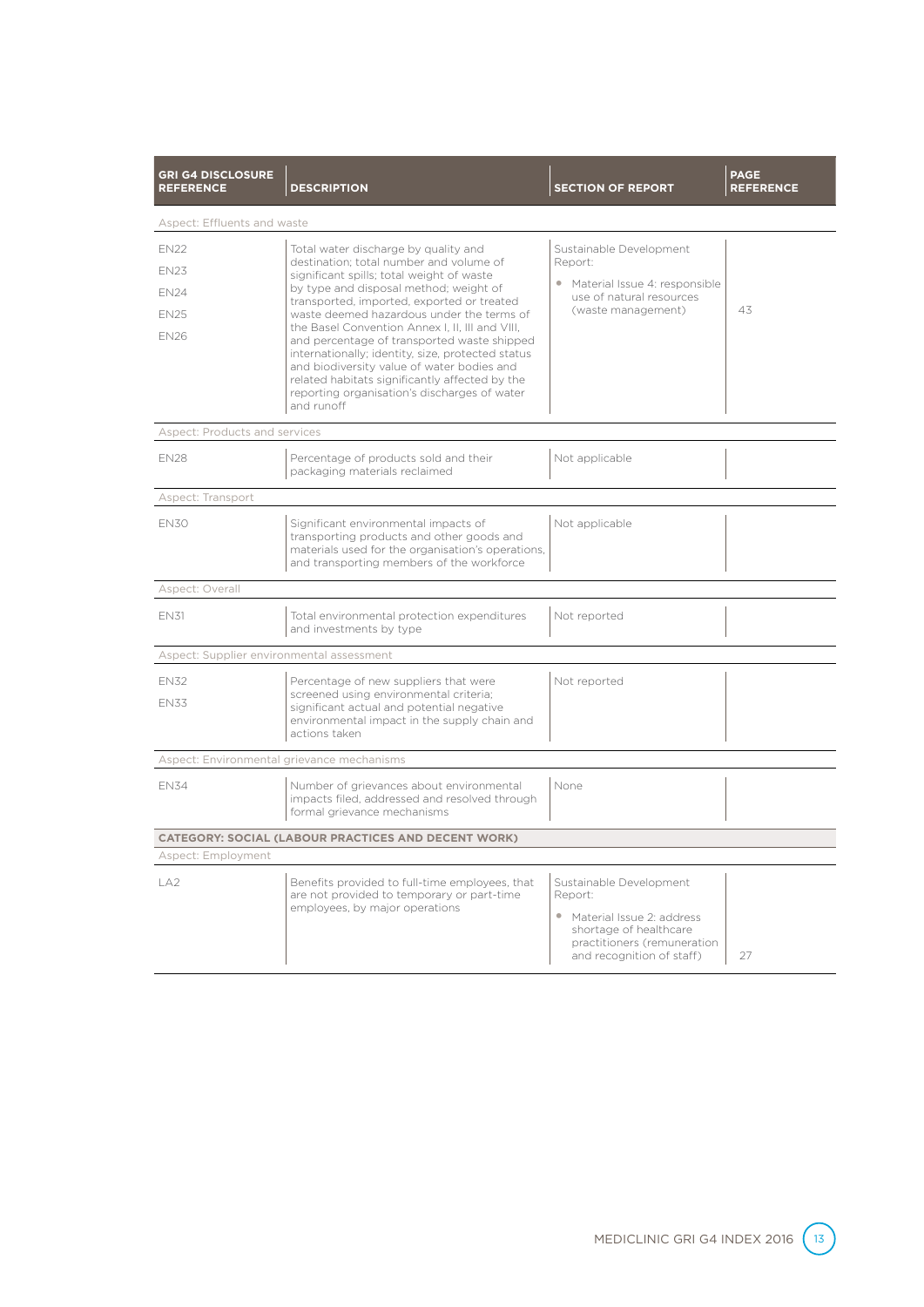| <b>GRI G4 DISCLOSURE</b><br><b>REFERENCE</b>                          | <b>DESCRIPTION</b>                                                                                                                                                                                                                                                                                                                                                                                                                                                                                                                                                                                                                                                                                                                                                                                                                                                                                                                                                                                                                                                                                                                                        |                                                                                                                                       |                   |         | <b>SECTION OF REPORT</b>                                                                                                                                                                                                                                                  |                                                             | <b>PAGE</b> | <b>REFERENCE</b>         |
|-----------------------------------------------------------------------|-----------------------------------------------------------------------------------------------------------------------------------------------------------------------------------------------------------------------------------------------------------------------------------------------------------------------------------------------------------------------------------------------------------------------------------------------------------------------------------------------------------------------------------------------------------------------------------------------------------------------------------------------------------------------------------------------------------------------------------------------------------------------------------------------------------------------------------------------------------------------------------------------------------------------------------------------------------------------------------------------------------------------------------------------------------------------------------------------------------------------------------------------------------|---------------------------------------------------------------------------------------------------------------------------------------|-------------------|---------|---------------------------------------------------------------------------------------------------------------------------------------------------------------------------------------------------------------------------------------------------------------------------|-------------------------------------------------------------|-------------|--------------------------|
| LA3                                                                   | Return to work retention rates after<br>parental leave                                                                                                                                                                                                                                                                                                                                                                                                                                                                                                                                                                                                                                                                                                                                                                                                                                                                                                                                                                                                                                                                                                    |                                                                                                                                       |                   |         | Please refer to additional<br>disclosure in Figure 5                                                                                                                                                                                                                      |                                                             |             |                          |
| <b>FIGURE 5:</b> RETURN TO WORK AFTER MATERNITY LEAVE RETENTION RATES |                                                                                                                                                                                                                                                                                                                                                                                                                                                                                                                                                                                                                                                                                                                                                                                                                                                                                                                                                                                                                                                                                                                                                           | 2015                                                                                                                                  |                   |         |                                                                                                                                                                                                                                                                           | 2016                                                        |             |                          |
|                                                                       | Number of<br>employees on<br>maternity<br>leave                                                                                                                                                                                                                                                                                                                                                                                                                                                                                                                                                                                                                                                                                                                                                                                                                                                                                                                                                                                                                                                                                                           | Number of<br>employees<br>that returned<br>to work                                                                                    | Retention<br>rate |         | <b>Number of</b><br>employees on<br>maternity<br>leave                                                                                                                                                                                                                    | <b>Number of</b><br>employees<br>that returned<br>to work   |             | <b>Retention</b><br>rate |
| Southern Africa                                                       | 681                                                                                                                                                                                                                                                                                                                                                                                                                                                                                                                                                                                                                                                                                                                                                                                                                                                                                                                                                                                                                                                                                                                                                       | 649                                                                                                                                   | 95%               |         | 734                                                                                                                                                                                                                                                                       |                                                             | 711         | 97%                      |
| Switzerland                                                           | 288                                                                                                                                                                                                                                                                                                                                                                                                                                                                                                                                                                                                                                                                                                                                                                                                                                                                                                                                                                                                                                                                                                                                                       | 218                                                                                                                                   | 76%               |         | 381                                                                                                                                                                                                                                                                       |                                                             | n/a         | n/a                      |
| UAE                                                                   | 84                                                                                                                                                                                                                                                                                                                                                                                                                                                                                                                                                                                                                                                                                                                                                                                                                                                                                                                                                                                                                                                                                                                                                        | 74                                                                                                                                    | 88%               |         | 95                                                                                                                                                                                                                                                                        |                                                             | 88          | 92.63%                   |
| LA4                                                                   | Minimum notice period(s) regarding<br>specified in collective agreements                                                                                                                                                                                                                                                                                                                                                                                                                                                                                                                                                                                                                                                                                                                                                                                                                                                                                                                                                                                                                                                                                  | operational changes, including whether it is                                                                                          |                   |         | The minimum notice period<br>for significant operational<br>changes, as provided in the<br>month in Southern Africa,<br>three months in Switzerland.<br>and in the UAE it is three<br>months for doctors, nurses<br>and other clinical staff and<br>administrative staff. | employment contracts, is one<br>managers and two months for |             |                          |
| Aspect: Occupational health and safety                                |                                                                                                                                                                                                                                                                                                                                                                                                                                                                                                                                                                                                                                                                                                                                                                                                                                                                                                                                                                                                                                                                                                                                                           |                                                                                                                                       |                   |         |                                                                                                                                                                                                                                                                           |                                                             |             |                          |
| LA5<br>LA7<br>LA8                                                     | Percentage of total workforce represented<br>in formal joint management-worker health<br>and safety committees that help monitor and<br>advise on occupational health and safety<br>programmes; workers with high incidence or<br>high risk of diseases related to their occupation;<br>health and safety topics covered in formal<br>agreements with trade unions                                                                                                                                                                                                                                                                                                                                                                                                                                                                                                                                                                                                                                                                                                                                                                                        |                                                                                                                                       |                   | Report: | Sustainable Development<br>• Material Issue 2: address<br>shortage of healthcare<br>practitioners (employee<br>health and safety)                                                                                                                                         |                                                             | 31          |                          |
| Aspect: Training and education                                        |                                                                                                                                                                                                                                                                                                                                                                                                                                                                                                                                                                                                                                                                                                                                                                                                                                                                                                                                                                                                                                                                                                                                                           |                                                                                                                                       |                   |         |                                                                                                                                                                                                                                                                           |                                                             |             |                          |
| LA9                                                                   |                                                                                                                                                                                                                                                                                                                                                                                                                                                                                                                                                                                                                                                                                                                                                                                                                                                                                                                                                                                                                                                                                                                                                           |                                                                                                                                       |                   |         | Sustainable Development                                                                                                                                                                                                                                                   |                                                             |             |                          |
| <b>LA11</b>                                                           | Average hours of training per year per<br>by gender and employee category                                                                                                                                                                                                                                                                                                                                                                                                                                                                                                                                                                                                                                                                                                                                                                                                                                                                                                                                                                                                                                                                                 | employee by gender and employee category;<br>percentage of employees receiving regular<br>performance and career development reviews, |                   | Report: | • Material Issue 2: address<br>shortage of healthcare<br>practitioners (training and<br>skills development)<br>Please refer to additional<br>disclosure relating to<br>performance reviews below.                                                                         |                                                             | 29          |                          |
|                                                                       | Performance tracking discussions take place on a continuous basis throughout<br>the Group. There is a dedicated commitment to optimise the quality of these<br>discussions where expectations regarding performance and development are<br>shared and personal development plans compiled accordingly. These discussions<br>also provide the opportunity to translate the organisational strategic goals to<br>individual employee objectives, activities and deliverables. Mediclinic Southern<br>Africa continuously enhances the support provided to line managers, and<br>recently launched an e-learning tool which helps new and existing managers to<br>enhance their knowledge about the process in a self-paced manner.<br>Formal performance reviews are done bi-annually. During the past 12 months, 97%<br>of employees received formal performance reviews, despite a change in the review<br>cycle. This illustrates a well embedded process that is well supported through a<br>communication plan to all stakeholders. In Hirslanden and Mediclinic Middle East<br>100% of employees received formal performance reviews during the year. |                                                                                                                                       |                   |         |                                                                                                                                                                                                                                                                           |                                                             |             |                          |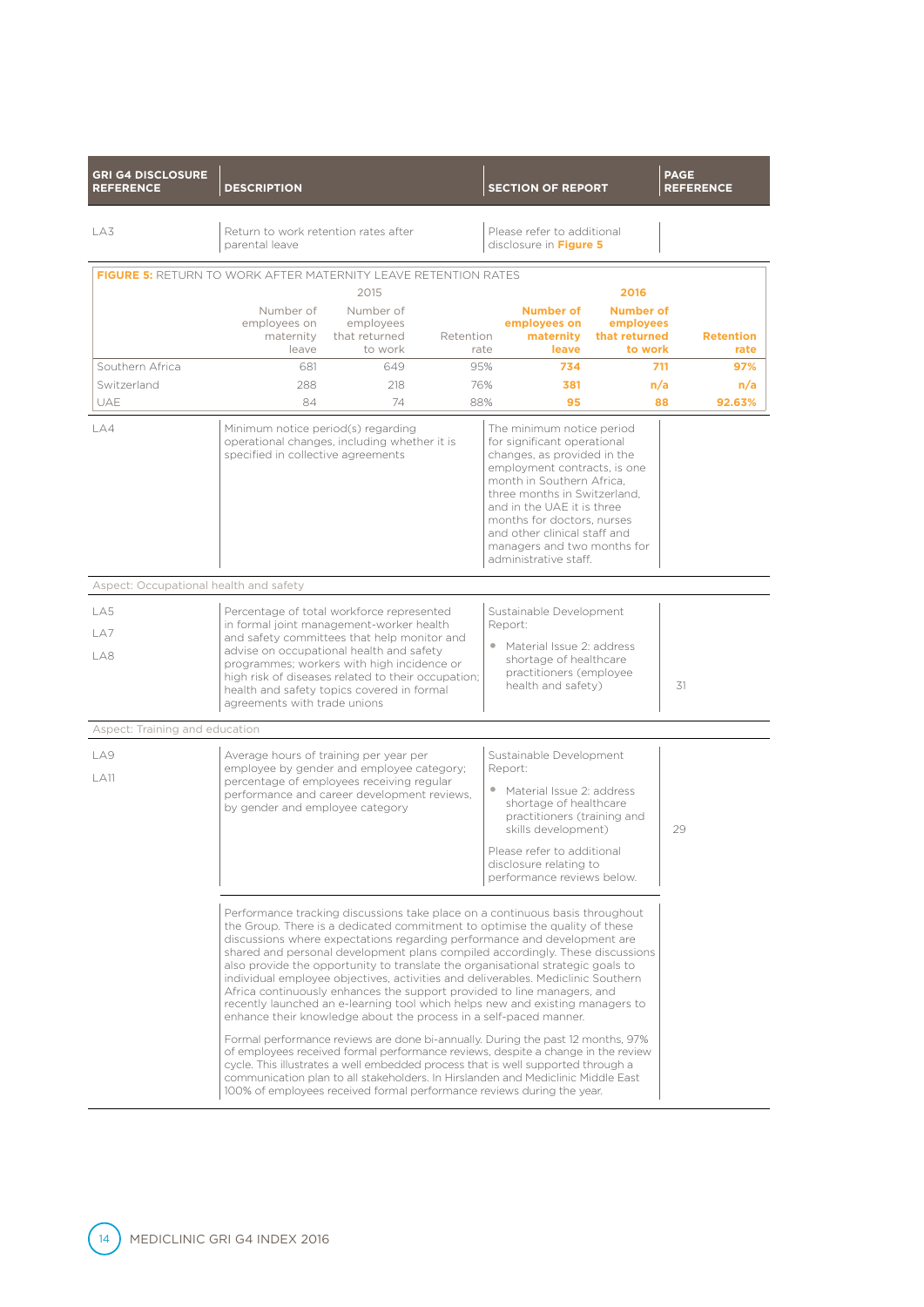| <b>GRI G4 DISCLOSURE</b><br><b>REFERENCE</b>      | <b>DESCRIPTION</b>                                                                                                                                                                                                                                                                                                                                                                                                                 | <b>SECTION OF REPORT</b>                                                                                                                                                                                                                                                                                                                                                                                                                      | <b>PAGE</b><br><b>REFERENCE</b> |  |  |  |
|---------------------------------------------------|------------------------------------------------------------------------------------------------------------------------------------------------------------------------------------------------------------------------------------------------------------------------------------------------------------------------------------------------------------------------------------------------------------------------------------|-----------------------------------------------------------------------------------------------------------------------------------------------------------------------------------------------------------------------------------------------------------------------------------------------------------------------------------------------------------------------------------------------------------------------------------------------|---------------------------------|--|--|--|
| Aspect: Equal remuneration for women and men      |                                                                                                                                                                                                                                                                                                                                                                                                                                    |                                                                                                                                                                                                                                                                                                                                                                                                                                               |                                 |  |  |  |
| LA13                                              | Ratio of basic salary and remuneration of men<br>to women by employee category                                                                                                                                                                                                                                                                                                                                                     | Not reported                                                                                                                                                                                                                                                                                                                                                                                                                                  |                                 |  |  |  |
|                                                   | Aspect: Supplier assessment for labour practices                                                                                                                                                                                                                                                                                                                                                                                   |                                                                                                                                                                                                                                                                                                                                                                                                                                               |                                 |  |  |  |
| <b>LA14</b><br><b>LA15</b>                        | Percentage of new suppliers screened using<br>labour practice criteria; significant actual and<br>potential negative impacts for labour practices<br>in the supply chain and actions taken                                                                                                                                                                                                                                         | Not reported                                                                                                                                                                                                                                                                                                                                                                                                                                  |                                 |  |  |  |
|                                                   | Aspect: Labour practices grievance mechanisms                                                                                                                                                                                                                                                                                                                                                                                      |                                                                                                                                                                                                                                                                                                                                                                                                                                               |                                 |  |  |  |
| LA16                                              | Number of grievances about labour practices<br>filed, addressed and resolved through formal<br>grievance mechanisms                                                                                                                                                                                                                                                                                                                | Not reported                                                                                                                                                                                                                                                                                                                                                                                                                                  |                                 |  |  |  |
| <b>CATEGORY: SOCIAL (HUMAN RIGHTS)</b>            |                                                                                                                                                                                                                                                                                                                                                                                                                                    |                                                                                                                                                                                                                                                                                                                                                                                                                                               |                                 |  |  |  |
| Aspect: Investment                                |                                                                                                                                                                                                                                                                                                                                                                                                                                    |                                                                                                                                                                                                                                                                                                                                                                                                                                               |                                 |  |  |  |
| HR1                                               | Total number and percentage of significant<br>investment agreements and contracts that<br>include human rights clauses or that have<br>undergone human rights screening                                                                                                                                                                                                                                                            | Not reported                                                                                                                                                                                                                                                                                                                                                                                                                                  |                                 |  |  |  |
| HR <sub>2</sub>                                   | Total hours of employee training on policies<br>and procedures concerning aspects of human<br>rights that are relevant to operations, including<br>the percentage of employees trained                                                                                                                                                                                                                                             | Sustainable Development<br>Report<br>• Material Issue 5:<br>governance and corporate<br>social responsibility (Broad-<br>based Black Economic<br>Empowerment)                                                                                                                                                                                                                                                                                 | 47                              |  |  |  |
|                                                   | Aspect: Freedom of association and collective bargaining                                                                                                                                                                                                                                                                                                                                                                           |                                                                                                                                                                                                                                                                                                                                                                                                                                               |                                 |  |  |  |
| HR4                                               | Operations and significant suppliers identified<br>in which the right to exercise freedom of<br>association and collective bargaining may be<br>violated or at significant risk, and actions taken<br>to support these rights                                                                                                                                                                                                      | Mediclinic has a formalised<br>policy and guidelines to be<br>implemented in the event<br>of any workplace disruption<br>through strikes or other<br>industrial action to ensure<br>that minimal disruption takes<br>place at a locality. Many<br>hospitals have little or no union<br>representation and an elected<br>workplace forum meets with<br>management on a regular<br>basis to ensure sound labour<br>relations at hospital level. |                                 |  |  |  |
| Aspect: Child labour and forced/compulsory labour |                                                                                                                                                                                                                                                                                                                                                                                                                                    |                                                                                                                                                                                                                                                                                                                                                                                                                                               |                                 |  |  |  |
| HR5<br>HR6                                        | Operations and significant suppliers identified<br>as having significant risk for incidents of child<br>labour, and measures taken to contribute to the<br>effective abolition of child labour: operations<br>and significant suppliers identified as having<br>significant risk for incidents of forced/<br>compulsory labour, and measures taken to<br>contribute to the elimination of all forms of<br>forced/compulsory labour | Not applicable                                                                                                                                                                                                                                                                                                                                                                                                                                |                                 |  |  |  |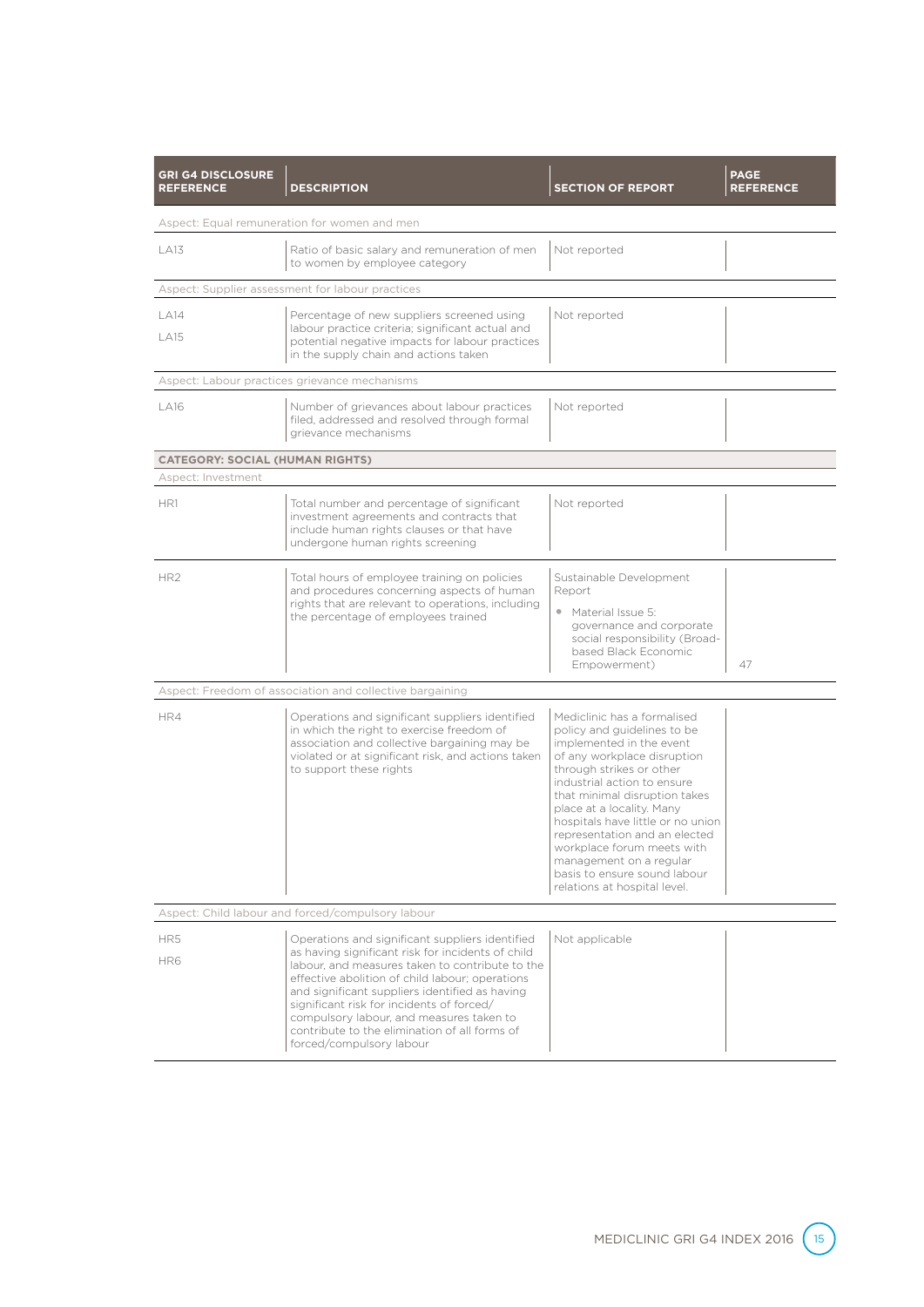| <b>GRI G4 DISCLOSURE</b><br><b>REFERENCE</b> | <b>DESCRIPTION</b>                                                                                                                                                                                         | <b>SECTION OF REPORT</b>                                                                  | <b>PAGE</b><br><b>REFERENCE</b> |  |  |
|----------------------------------------------|------------------------------------------------------------------------------------------------------------------------------------------------------------------------------------------------------------|-------------------------------------------------------------------------------------------|---------------------------------|--|--|
| <b>Aspect: Security practices</b>            |                                                                                                                                                                                                            |                                                                                           |                                 |  |  |
| HR7                                          | Percentage of security personnel trained<br>in the organisation's policies or procedures<br>concerning aspects of human rights that are<br>relevant to operations                                          | Not applicable                                                                            |                                 |  |  |
| Aspect: Indigenous rights                    |                                                                                                                                                                                                            |                                                                                           |                                 |  |  |
| HR8                                          | Total number of incidents of violations involving I<br>rights of indigenous people and actions taken                                                                                                       | See HR3 above                                                                             |                                 |  |  |
| Aspect: Assessment                           |                                                                                                                                                                                                            |                                                                                           |                                 |  |  |
| HR9                                          | Total number and percentage of operations<br>that have been subject to human rights reviews<br>and/or impact assessments                                                                                   | See HR3 above                                                                             |                                 |  |  |
| Aspect: Supplier human rights assessment     |                                                                                                                                                                                                            |                                                                                           |                                 |  |  |
| <b>HR10</b>                                  | Percentage of new suppliers screened using<br>human rights criteria                                                                                                                                        | Not reported                                                                              |                                 |  |  |
| <b>HR11</b>                                  | Significant actual and potential negative<br>human rights impacts in the supply chain and<br>actions taken                                                                                                 | Not reported                                                                              |                                 |  |  |
| Aspect: Human rights grievance mechanisms    |                                                                                                                                                                                                            |                                                                                           |                                 |  |  |
| <b>HR12</b>                                  | Number of grievances related to human rights<br>impact filed, addressed and resolved through<br>formal grievance mechanisms                                                                                | See HR3 above                                                                             |                                 |  |  |
| <b>CATEGORY: SOCIAL (SOCIETY)</b>            |                                                                                                                                                                                                            |                                                                                           |                                 |  |  |
| Aspect: Local communities                    |                                                                                                                                                                                                            |                                                                                           |                                 |  |  |
| SO <sub>2</sub>                              | Operations with significant potential or actual<br>negative impact on local communities                                                                                                                    | Not applicable                                                                            |                                 |  |  |
| Aspect: Anti-corruption                      |                                                                                                                                                                                                            |                                                                                           |                                 |  |  |
| SO <sub>3</sub><br>SO <sub>4</sub>           | Total number and percentage of operations<br>assessed for risks related to corruption and<br>the significant risks identified; communication<br>and training on anti-corruption policies and<br>procedures | Integrated Annual Report:<br>• Corporate Governance<br>Statement: fraud and<br>corruption | 64                              |  |  |
| Aspect: Public policy                        |                                                                                                                                                                                                            |                                                                                           |                                 |  |  |
| SO <sub>6</sub>                              | Total value of political contributions by country<br>and recipient/beneficiary                                                                                                                             | Integrated Annual Report:<br>• Corporate Governance<br>Statement: political<br>payments   | 64                              |  |  |
|                                              | Aspect: Supplier assessment for impacts on society                                                                                                                                                         |                                                                                           |                                 |  |  |
| SO <sub>9</sub>                              | Percentage of new suppliers screened using<br>criteria for impacts on society                                                                                                                              | Website:<br>• Slavery and human<br>trafficking statement                                  |                                 |  |  |
| SO10                                         | Significant actual and potential negative<br>impacts on society in the supply chain and<br>actions taken                                                                                                   | Website:<br>• Slavery and human<br>trafficking statement                                  |                                 |  |  |
|                                              | Aspect: Grievance mechanism for impacts on society                                                                                                                                                         |                                                                                           |                                 |  |  |
| SO11                                         | Number of grievances about impacts on<br>society filed, addressed and resolved through<br>formal grievance mechanisms                                                                                      | None                                                                                      |                                 |  |  |